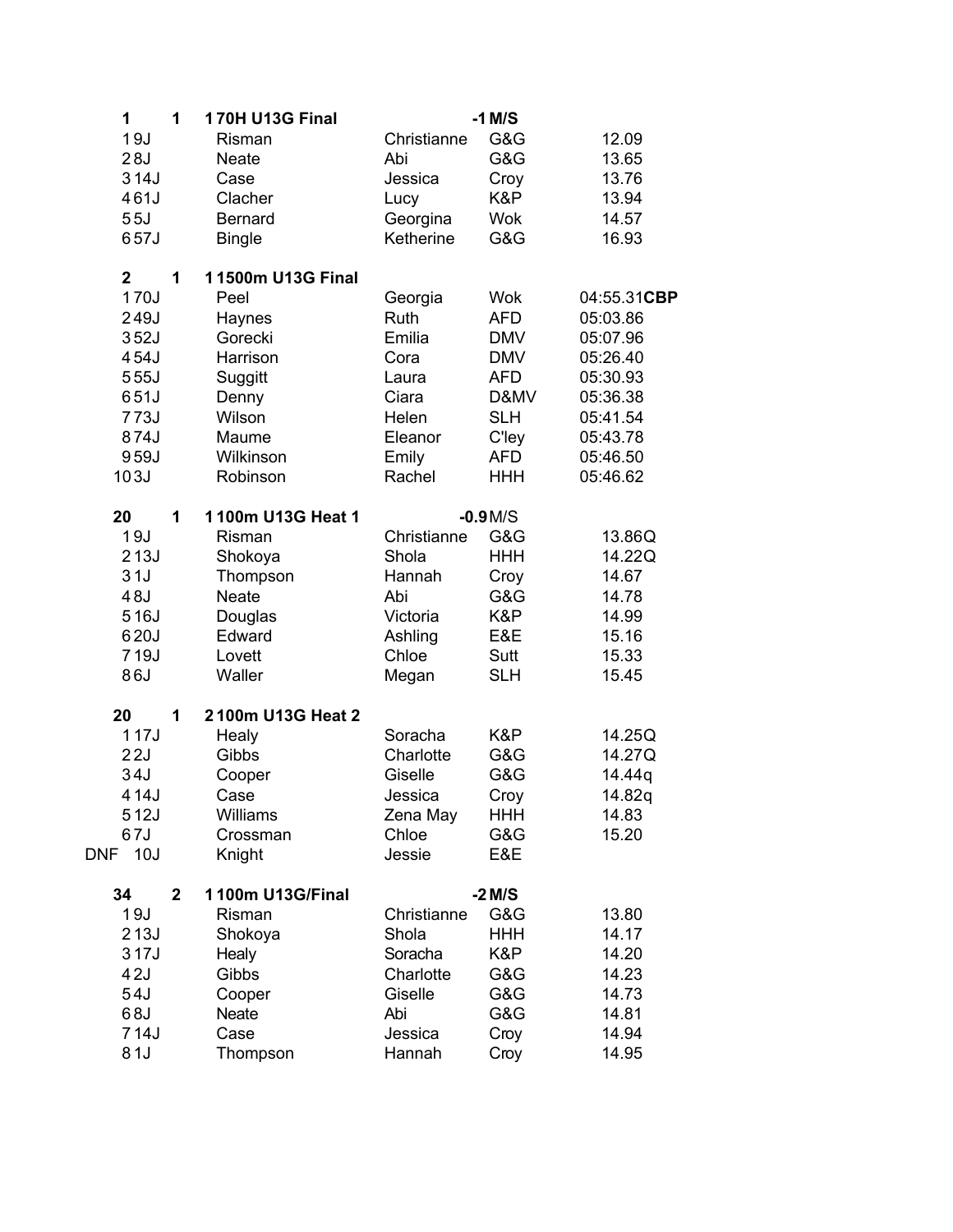| 70   | 1              | 1800m U13G Heat 1       |             |             |             |
|------|----------------|-------------------------|-------------|-------------|-------------|
| 152J |                | Gorecki                 | Emilia      | <b>DMV</b>  | 02:30.67Q   |
| 249J |                | Haynes                  | <b>Ruth</b> | <b>AFD</b>  | 02:31.31Q   |
| 310J |                | Knight                  | Jessie      | E&E         | 02:40.90q   |
| 460J |                | El Baghdady             | Mariam      | <b>DMV</b>  | 02:43.90q   |
| 542J |                | Highton                 | Lauren      | Walt        | 02:46.68    |
| 657J |                | <b>Bingle</b>           | Ketherine   | G&G         | 02:50.15    |
| 756J |                | Rosenberg               | Amelia      | <b>Wok</b>  | 02:58.58    |
| 858J |                | Smallworth              | Alice       | <b>WSEH</b> | 03:14.53    |
| 70   | 1              | 2800m U13G Heat 2       |             |             |             |
| 170J |                | Peel                    | Georgia     | <b>Wok</b>  | 02:25.96Q   |
| 255J |                | Suggitt                 | Laura       | <b>AFD</b>  | 02:33.02Q   |
| 354J |                | Harrison                | Cora        | <b>DMV</b>  | 02:36.55q   |
| 462J |                | Robinson                | Gabrielle   | <b>HHH</b>  | 02:39.70q   |
| 551J |                | Denny                   | Ciara       | D&MV        | 02:44.39    |
| 669J |                | King                    | Grace       | Sutt        | 02:46.44    |
| 753J |                | Read-Cayton             | Gaby        | Craw        | 02:46.63    |
| 73   | 1              | <b>1200m U13G FINAL</b> |             |             |             |
| 117J |                | Healy                   | Soracha     | K&P         | 27.91       |
| 22J  |                | Gibbs                   | Charlotte   | G&G         | 28.30       |
| 322J |                | McCabe                  | Jessica     | G&G         | 29.11       |
| 41J  |                | Thompson                | Hannah      | Croy        | 29.43       |
| 516J |                | Douglas                 | Victoria    | K&P         | 29.77       |
| 68J  |                | <b>Neate</b>            | Abi         | G&G         | 29.96       |
| 77J  |                | Crossman                | Chloe       | G&G         | 30.65       |
| 86J  |                | Waller                  | Megan       | <b>SLH</b>  | 32.11       |
| 103  | $\overline{2}$ | 1800m U13G Final        |             | $0.3$ M/S   |             |
| 170J |                | Peel                    | Georgia     | <b>Wok</b>  | 02:20.69CBP |
| 255J |                | Suggitt                 | Laura       | <b>AFD</b>  | 02:26.20    |
| 349J |                | Haynes                  | Ruth        | <b>AFD</b>  | 02:26.73    |
| 452J |                | Gorecki                 | Emilia      | <b>DMV</b>  | 02:28.23    |
| 554J |                | Harrison                | Cora        | <b>DMV</b>  | 02:37.19    |
| 662J |                | Robinson                | Gabrielle   | <b>HHH</b>  | 02:38.10    |
| 710J |                | Knight                  | Jessie      | E&E         | 02:42.90    |
| 860J |                | Faqadady                | Mariam      | <b>DMV</b>  | 02:43.06    |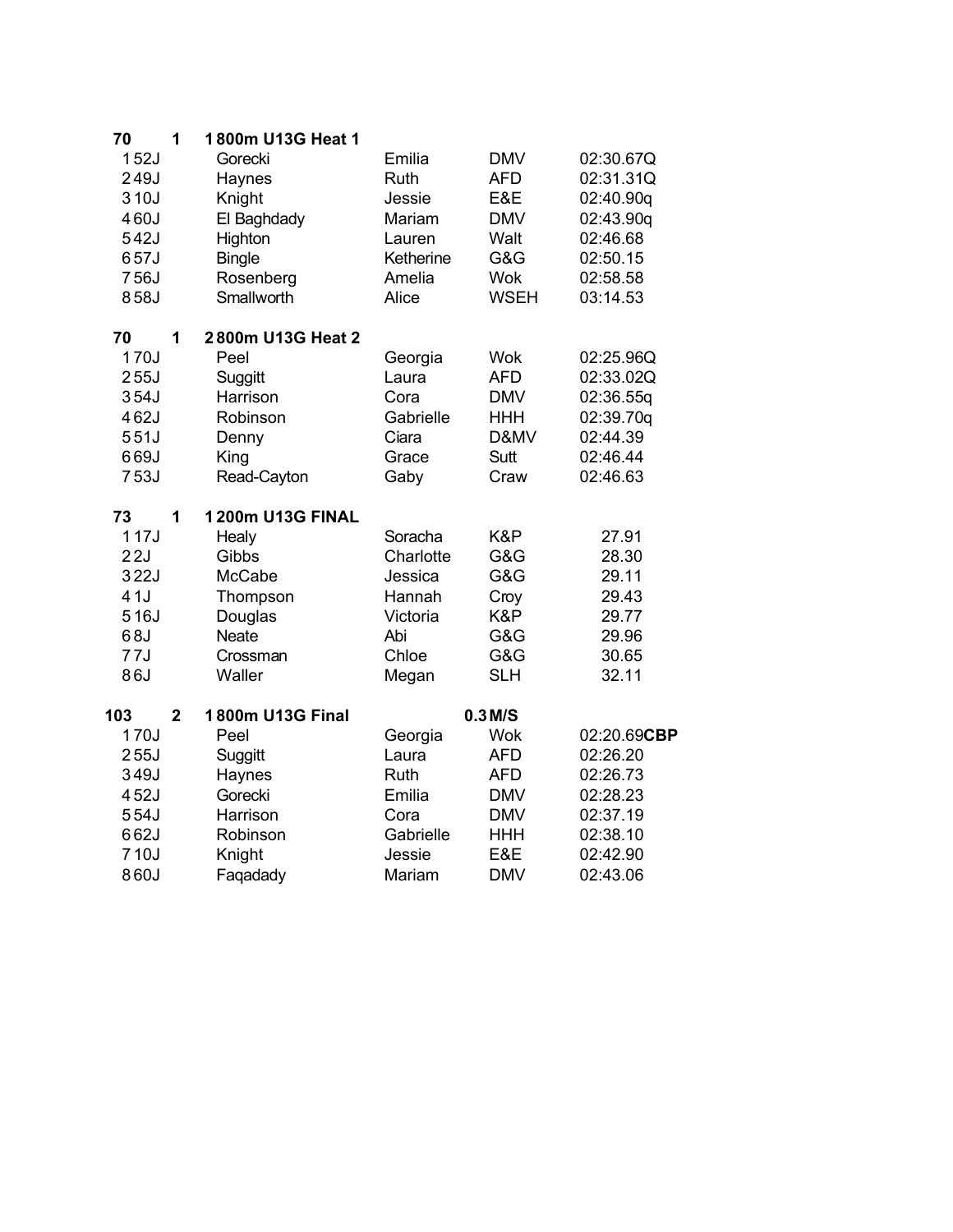| 4                                                                 | 1 | 175H U15G Heat 1                                                                                             |                                                                                    | $-1.8$ M/S                                                                           |                                                                                                 |
|-------------------------------------------------------------------|---|--------------------------------------------------------------------------------------------------------------|------------------------------------------------------------------------------------|--------------------------------------------------------------------------------------|-------------------------------------------------------------------------------------------------|
| 12H<br>220H<br>348H<br>429H<br>57H<br>610H                        |   | <b>Richards</b><br><b>Briggs</b><br>Underhay<br>Haynes<br>Collins<br>Sweetman                                | Amelia<br>Cydney<br>Rebecca<br>Phoebe<br>Jessica<br>Lauren                         | <b>HW</b><br>Sutt<br>G&G<br>K&P<br>G&G<br><b>AFD</b>                                 | 12.90Q<br>12.91Q<br>13.14q<br>13.57q<br>14.12<br>15.73                                          |
| 4<br>117H<br>268H<br>321H<br>436H<br>54H                          | 1 | 275H U15G Heat 2<br>Jones<br>Loy<br>Chong<br>Edmonds<br>Abrams                                               | Lucy<br>Stephanie<br>Amelia<br>Zoe<br>Sarah                                        | K&P<br><b>C'ley</b><br>G&G<br>G&G<br><b>AFD</b>                                      | 12.09Q<br>12.87Q<br>13.02q<br>13.34q<br>13.74                                                   |
| 8<br>13H<br>270H<br>381H<br>453H<br>537H<br>656H<br>716H<br>859H  | 1 | 1800m U15G Heat 1<br>Tracey<br>Gunn<br><b>Morris</b><br>Field<br><b>Dotzek</b><br>Clarke<br>Taylor<br>Major  | Adele<br>Maddie<br>Lucy<br>Harriet<br>Jasmin<br>Rosie<br>Georgia<br>Alison         | G&G<br><b>AFD</b><br><b>Wok</b><br><b>SLH</b><br>Craw<br>E&E<br><b>AFD</b><br>Sutt   | 02:23.36Q<br>02:24.43q<br>02:27.55g<br>02:28.81<br>02:32.27<br>02:35.08<br>02:38.30<br>02:43.64 |
| 8<br>111H<br>255H<br>376H<br>479H<br>58H<br>644H<br>740H<br>839H  | 1 | 2800m U15G Heat 2<br>Foster<br><b>Burke</b><br>Gilkes<br>Hubbard<br>Jones<br>Wilkinson<br>Kerr<br>Moore      | Frederica<br>Laura<br>Katie<br><b>Bethan</b><br>Natalie<br>Jessica<br>Emer<br>Anna | <b>SLH</b><br><b>WSEH</b><br>G&G<br><b>AFD</b><br>Walt<br><b>AFD</b><br>Sutt<br>Croy | 02:23.23Q<br>02:25.00q<br>02:25.19q<br>02:31.65<br>02:39.64<br>02:41.11<br>02:41.52<br>02:54.11 |
| 8<br>191H<br>262H<br>338H<br>472H<br>513H<br>658H<br>767H<br>845H | 1 | 3800m U15G Heat 3<br>Robinson<br>Adewakun<br>Taylor<br>Fay<br><b>Neate</b><br>Isaac<br><b>Rice</b><br>Harris | Avril<br>Yimika<br>Catherine<br>Hannah<br>Jemma<br>Monica<br>Zoe<br>Georgina       | <b>HHH</b><br>Sutt<br><b>AFD</b><br><b>DMV</b><br>G&G<br>Sutt<br><b>AFD</b><br>K&P   | 02:23.05Q<br>02:30.53<br>02:35.36<br>02:37.60<br>02:40.00<br>02:41.31<br>02:55.33<br>02:56.11   |
|                                                                   |   |                                                                                                              |                                                                                    |                                                                                      |                                                                                                 |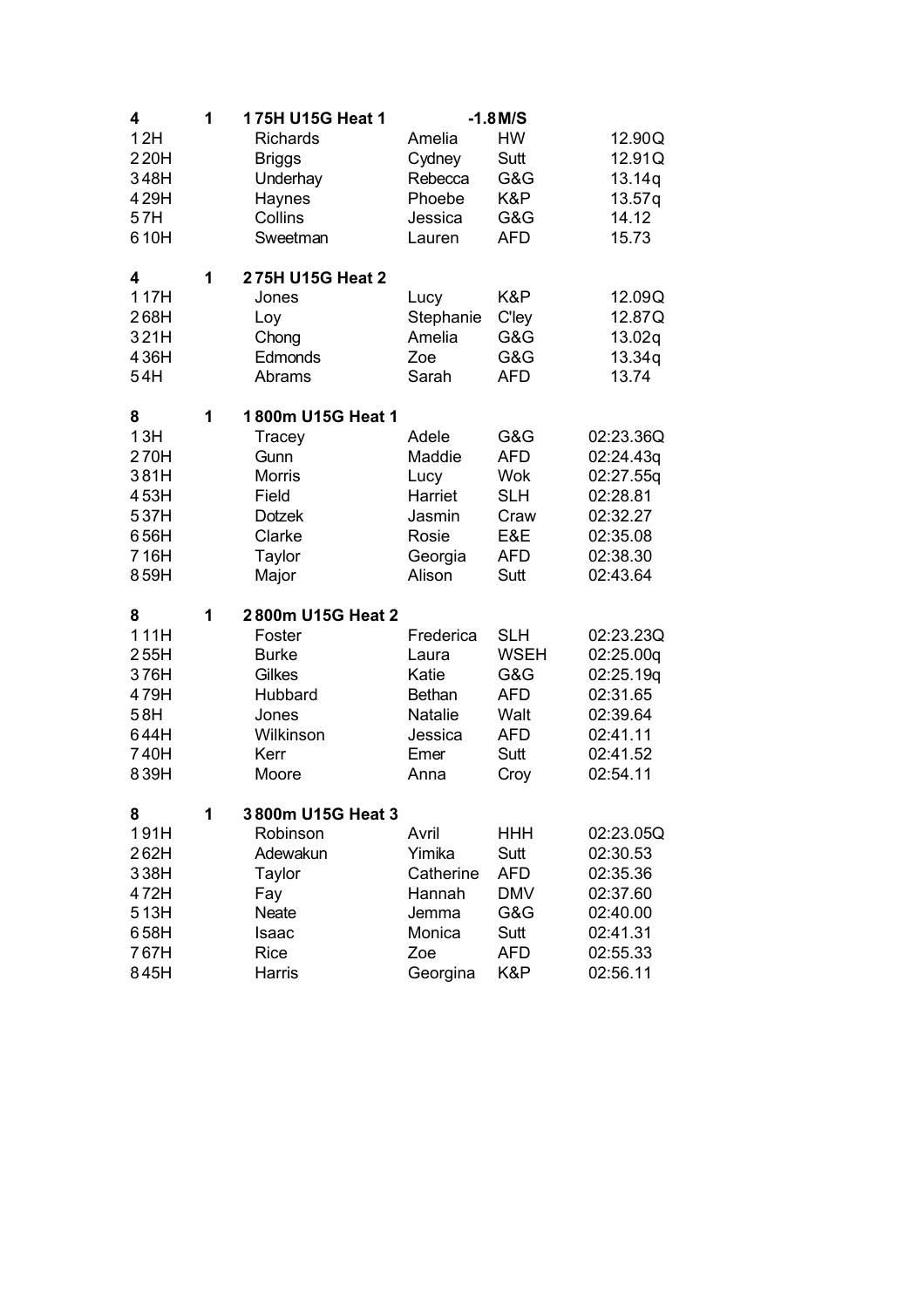| 8    | 1              | 4800m U15G Heat 4      |           |              |           |
|------|----------------|------------------------|-----------|--------------|-----------|
| 157H |                | Paterson               | Sophie    | Croy         | 02:27.24Q |
| 285H |                | <b>Brinsden</b>        | Isabel    | E&E          | 02:29.85  |
| 354H |                | <b>Brewer</b>          | Danielle  | <b>AFD</b>   | 02:34.04  |
| 441H |                | O'Leary                | Grace     | Sutt         | 02:35.31  |
| 577H |                | Spears                 | Sarah     | <b>AFD</b>   | 02:36.61  |
| 652H |                | Field                  | Hannah    | <b>SLH</b>   | 02:38.09  |
| 747H |                | Inverdale              | Josie     | K&P          | 02:42.83  |
| 880H |                | <b>Morris</b>          | Katie     | Wok          | 02:52.13  |
| 12   | 1              | 1200m U15G Heat 1      |           | $-1.2$ M/S   |           |
| 16H  |                | Hopeson                | Twinelle  | Arch T       | 26.00Q    |
| 230H |                | <b>Berry</b>           | Anna      | <b>HW</b>    | 28.88Q    |
| 318H |                | Wren                   | Katie     | G&G          | 29.21q    |
| 422H |                | Stanway                | Louise    | G&G          | 29.30q    |
| 526H |                | Nash                   | Faye      | Sutt         | 29.65q    |
| 12   | 1              | 2200m U15G Heat 2      |           | $0.2$ M/S    |           |
| 15H  |                | <b>Allcock</b>         | Amy       | <b>AFD</b>   | 27.65Q    |
| 219H |                | Sheehan                | Katie     | <b>C'ley</b> | 28.10Q    |
| 320H |                | <b>Briggs</b>          | Cydney    | Sutt         | 29.29q    |
| 413H |                | Neate                  | Jemma     | G&G          | 29.71     |
| 510H |                | Sweetman               | Lauren    | <b>AFD</b>   | 29.77     |
| 15   | $\overline{2}$ | <b>175H U15G Final</b> |           | $0.4$ M/S    |           |
| 117H |                | Jones                  | Lucy      | K&P          | 12.02     |
| 22H  |                | Richards               | Amelia    | HW           | 12.17     |
| 321H |                | Chong                  | Amelia    | G&G          | 12.79     |
| 468H |                | Loy                    | Stephanie | C'ley        | 12.81     |
| 520H |                | <b>Briggs</b>          | Cydney    | Sutt         | 12.93     |
| 636H |                | Edmonds                | Zoe       | G&G          | 13.33     |
| 748H |                | Underhay               | Rebecca   | G&G          | 13.33     |
| 829H |                | Haynes                 | Phoebe    | K&P          | 13.66     |
| 28   | $\mathbf{2}$   | 1200m U15G Final       |           |              |           |
| 16H  |                | Hopeson                | Twinelle  | Arch T       | 25.73     |
| 25H  |                | Allcock                | Amy       | AFD          | 28.06     |
| 319H |                | Sheehan                | Katie     | C'ley        | 28.21     |
| 422H |                | Stanway                | Louise    | G&G          | 28.91     |
| 530H |                | <b>Berry</b>           | Anna      | HW           | 29.38     |
| 620H |                | <b>Briggs</b>          | Cydney    | Sutt         | 29.54     |
| 718H |                | Wren                   | Katie     | G&G          | 29.97     |
| 826H |                | Nash                   | Faye      | Sutt         | 30.12     |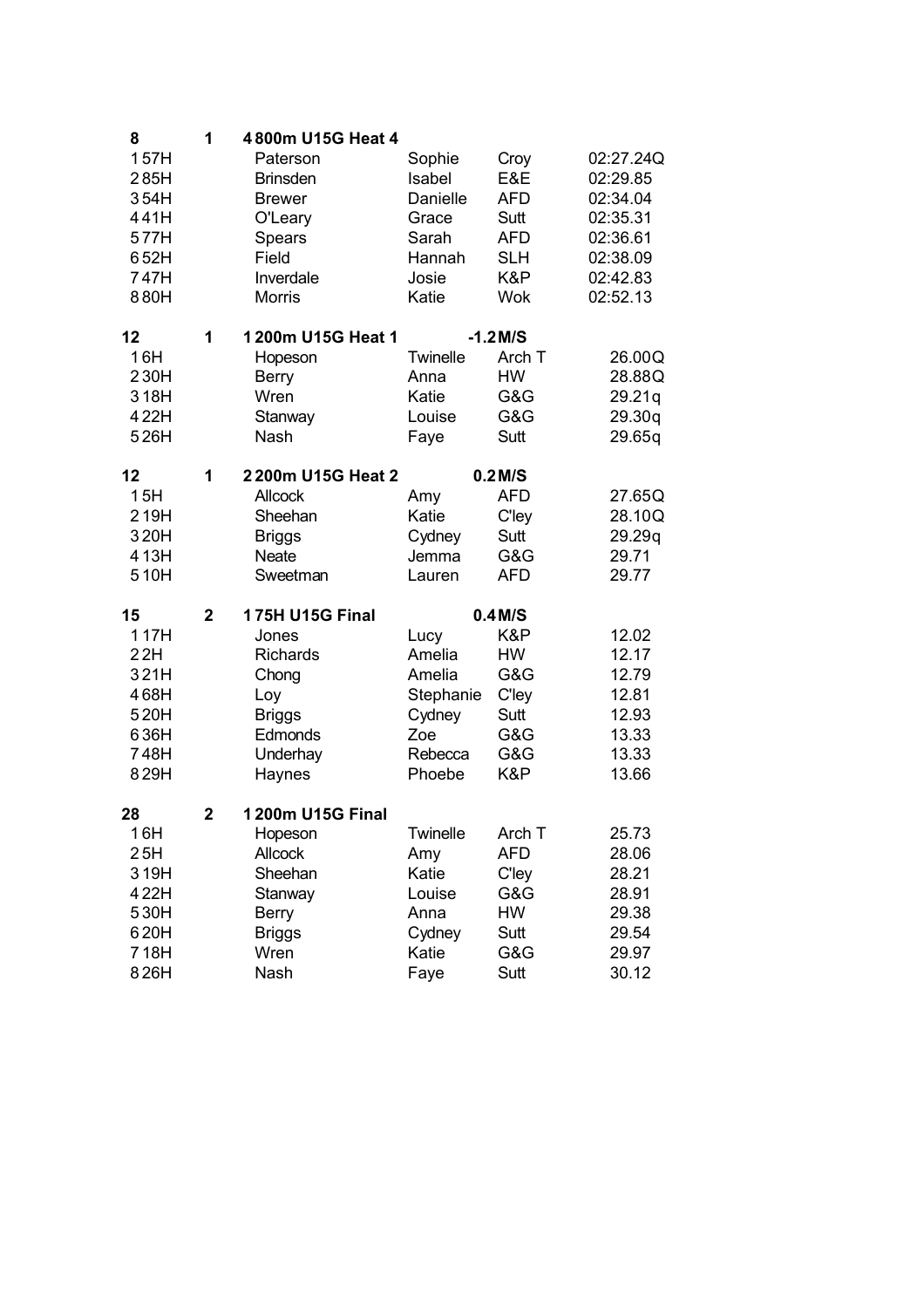| 41    | $\overline{2}$ | 1800m U15G Final   |           |             |           |
|-------|----------------|--------------------|-----------|-------------|-----------|
| 111H  |                | Foster             | Frederica | <b>SLH</b>  | 02:19.05  |
| 270H  |                | Gunn               | Maddie    | <b>AFD</b>  | 02:20.04  |
| 33H   |                | Tracey             | Adele     | G&G         | 02:22.33  |
| 457H  |                | Paterson           | Sophie    | Croy        | 02:23.28  |
| 591H  |                | Robinson           | Avril     | <b>HHH</b>  | 02:24.17  |
| 655H  |                | <b>Burke</b>       | Laura     | <b>WSEH</b> | 02:28.41  |
| 776H  |                | Gilkes             | Katie     | G&G         | 02:31.03  |
| 881H  |                | <b>Morris</b>      | Lucy      | <b>Wok</b>  | 02:32.75  |
| 80    | 1              | 11500m U15G Heat 1 |           |             |           |
| 185H  |                | <b>Brinsden</b>    | Isabel    | E&E         | 05:10.48Q |
| 270H  |                | Gunn               | Maddie    | <b>AFD</b>  | 05:12.27Q |
| 379H  |                | Hubbard            | Bethan    | <b>AFD</b>  | 05:13.63Q |
| 454H  |                | <b>Brewer</b>      | Danielle  | <b>AFD</b>  | 05:13.95q |
| 549H  |                | Hall               | Catherine | G&G         | 05:16.23  |
| 692H  |                | Barac              | Diana     | <b>AFD</b>  | 05:19.17  |
| 784H  |                | Pryce              | Rachel    | St M Rich   | 05:19.38  |
| 813H  |                | <b>Neate</b>       | Jemma     | G&G         | 05:27.06  |
| 978H  |                | Espinosa           | Stephanie | K&P         | 05:32.15  |
| 1086H |                | <b>Blake</b>       | Agatha    | <b>HHH</b>  | 05:36.36  |
| 1114H |                | Williams           | Rosa      | <b>HHH</b>  | 05:57.99  |
| 1243H |                | <b>Tompkins</b>    | Amelia    | C'ley       | 05:59.03  |
| 80    | 1              | 21500m U15G Heat 2 |           |             |           |
| 176H  |                | Gilkes             | Katie     | G&G         | 05:03.45Q |
| 261H  |                | Eastland           | Emily     | <b>HBS</b>  | 05:03.76Q |
| 346H  |                | Edwards            | Hannah    | <b>HHH</b>  | 05:04.07Q |
| 483H  |                | Klaptocz           | Joanna    | G&G         | 05:05.06q |
| 53H   |                | Tracey             | Adele     | G&G         | 05:07.68q |
| 638H  |                | Taylor             | Catherine | <b>AFD</b>  | 05:10.81q |
| 741H  |                | O'Leary            | Grace     | Sutt        | 05:13.85q |
| 827H  |                | Minnsarow          | Georgia   | Rane        | 05:14.34q |
| 965H  |                | Shephard           | Grace     | E&E         | 05:16.84  |
| 1077H |                | Spears             | Sarah     | <b>AFD</b>  | 05:26.43  |
| 1173H |                | <b>Barefield</b>   | Hannah    | <b>AFD</b>  | 05:29.77  |
| 1237H |                | <b>Dotzek</b>      | Jasmin    | Craw        | 05:34.30  |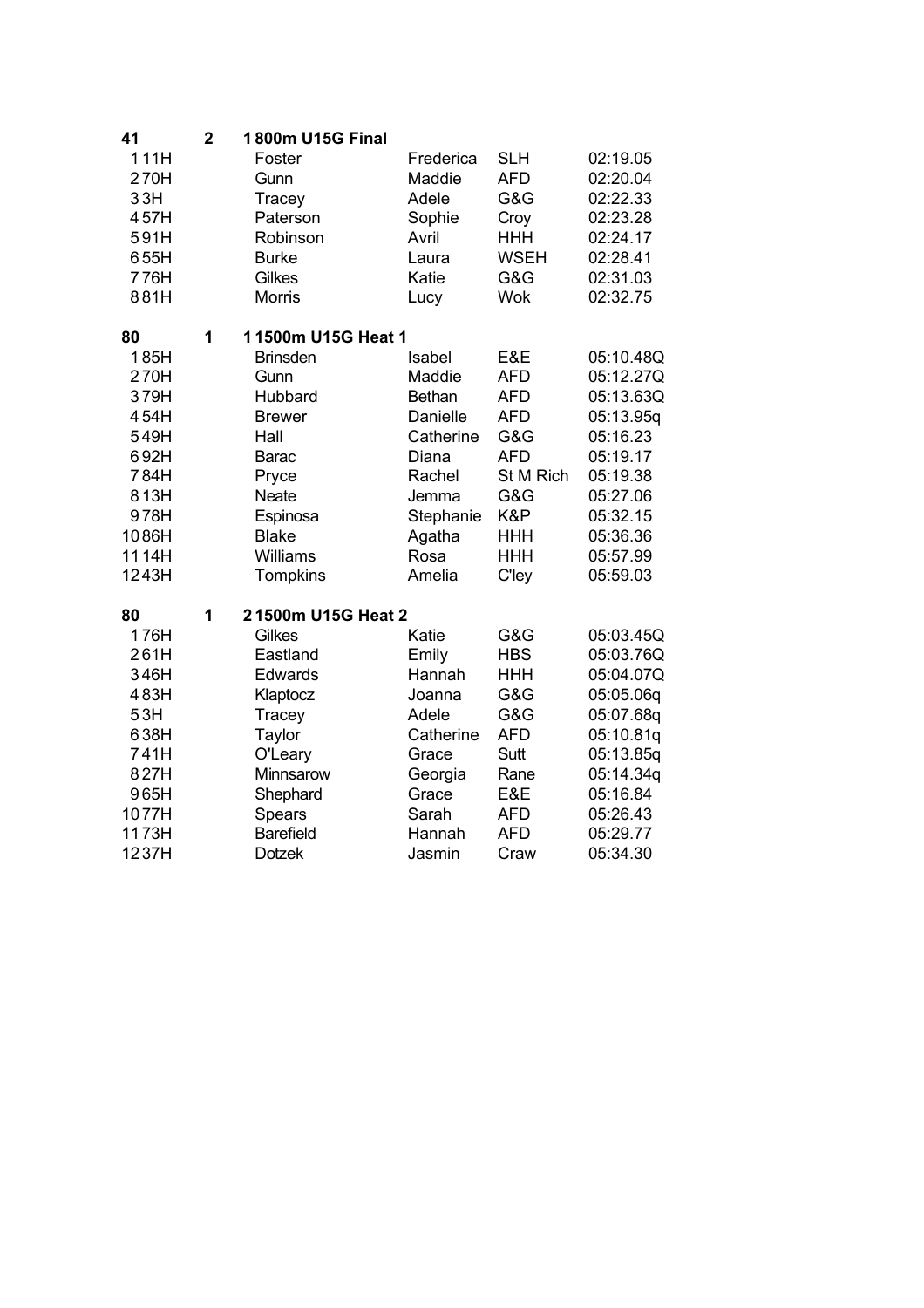| 84        | 1              | 1100m U15G Heat 1 |                | 0 M/S      |          |
|-----------|----------------|-------------------|----------------|------------|----------|
| 12H       |                | <b>Richards</b>   | Amelia         | <b>HW</b>  | 13.37Q   |
| 228H      |                | Smith             | Megan          | <b>AFD</b> | 13.65Q   |
| 324H      |                | de Beaux          | Emily          | G&G        | 13.88q   |
| 426H      |                | Nash              | Faye           | Sutt       | 14.32    |
| 510H      |                | Sweetman          | Lauren         | <b>AFD</b> | 14.40    |
| 61H       |                | <b>Skeet</b>      | Natasha        | HW         | 15.16    |
| 84        | 1              | 2100m U15G Heat 2 |                | 2 M/S      |          |
| 123H      |                | Clay              | Katherine      | Slough     | 13.44Q   |
| 28H       |                | Jones             | <b>Natalie</b> | Walt       | 13.55Q   |
| 316H      |                | <b>Taylor</b>     | Georgia        | <b>AFD</b> | 13.55q   |
| 421H      |                | Chong             | Amelia         | G&G        | 13.91    |
| 57H       |                | Collins           | Jessica        | G&G        | 14.28    |
| 614H      |                | Williams          | Rosa           | <b>HHH</b> | 15.42    |
| 84        | 1              | 3100m U15G Heat 3 |                | $0.3$ M/S  |          |
| 16H       |                | Hopeson           | Twinelle       | Arch T     | 12.62Q   |
| 25H       |                | <b>Allcock</b>    | Amy            | <b>AFD</b> | 13.80Q   |
| 322H      |                | Stanway           | Louise         | G&G        | 14.00    |
| 49H       |                | Small             | Sophie         | <b>SLH</b> | 14.05    |
| 54H       |                | Abrams            | Sarah          | <b>AFD</b> | 14.48    |
| 99        | $\mathbf{2}$   | 1100m U15G Final  |                | $1.5$ M/S  |          |
| 16H       |                | Hopeson           | Twinelle       | Arch T     | 12.52    |
| 22H       |                | <b>Richards</b>   | Amelia         | <b>HW</b>  | 13.07    |
| 323H      |                | Clay              | Katherine      | Slough     | 13.48    |
| 416H      |                | Taylor            | Georgia        | <b>AFD</b> | 13.58    |
| 528H      |                | Smith             | Megan          | <b>AFD</b> | 13.67    |
| 68H       |                | Jones             | <b>Natalie</b> | Walt       | 13.68    |
| 75H       |                | Allcock           | Amy            | <b>AFD</b> | 13.78    |
| 824H      |                | de Beaux          | Emily          | G&G        | 13.94    |
| 106       | $\overline{2}$ | 11500m U15G Final |                |            |          |
| 170H      |                | Gunn              | Maddie         | <b>AFD</b> | 05:02.12 |
| 279H      |                | Hubbard           | <b>Bethan</b>  | <b>AFD</b> | 05:02.68 |
| 361H      |                | Eastland          | Emily          | <b>HBS</b> | 05:03.05 |
| 476H      |                | Gilkes            | Katie          | G&G        | 05:04.80 |
| 583H      |                | Klaptocz          | Joanna         | G&G        | 05:07.24 |
| 685H      |                | <b>Brinsden</b>   | Isabel         | E&E        | 05:08.31 |
| 746H      |                | Edwards           | Hannah         | <b>HHH</b> | 05:10.82 |
| 838H      |                | Taylor            | Catherine      | <b>AFD</b> | 05:16.81 |
| 927H      |                | Minnsarow         | Georgia        | Rane       | 05:18.25 |
| 1041H     |                | O'Leary           | Grace          | Sutt       | 05:22.95 |
| 1154H     |                | <b>Brewer</b>     | Danielle       | <b>AFD</b> | 05:28.77 |
| DNS<br>3H |                | Tracey            | Adele          | G&G        |          |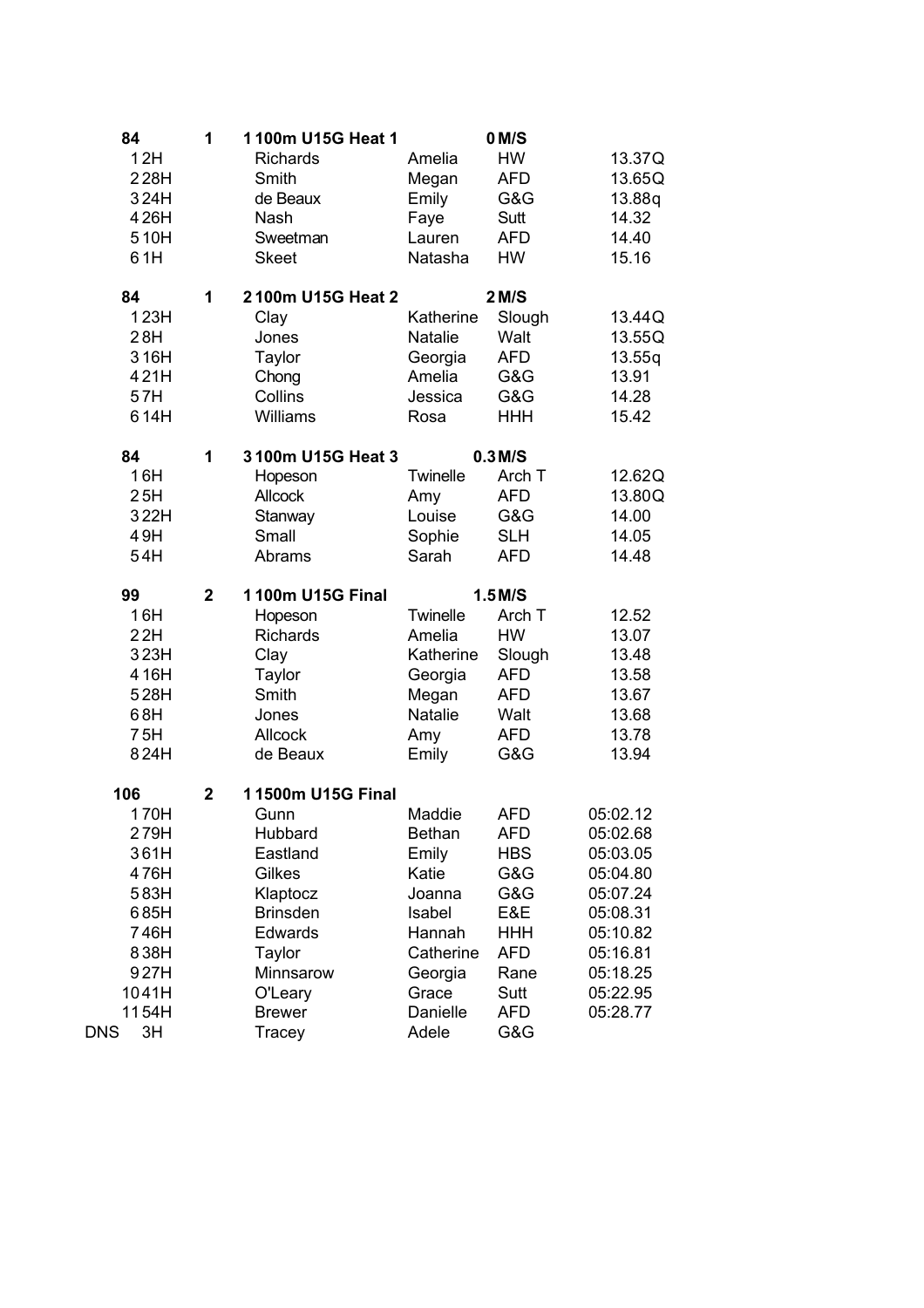| 6      | 1 | 180H U17W Final   |                 |            |                       |
|--------|---|-------------------|-----------------|------------|-----------------------|
| 156F   |   | Seaton            | Sandra          | E&E        | 11.91                 |
| 212F   |   | Risman            | Natasha         | G&G        | 12.17                 |
| 325F   |   | Lester            | Harriet         | K&P        | 12.73                 |
| 415F   |   | Alecia            | Alli            | <b>SLH</b> | 13.24                 |
| 555F   |   | Edmonds           | Abigail         | G&G        | 13.33                 |
| 22     | 1 | 1100m U17W Heat 1 |                 |            |                       |
| 14F    |   | White             | Jo              | St Marys   | 12.78Q                |
| 284F   |   | Phillips          | Jade            | <b>HHH</b> | 13.06Q                |
| 31F    |   | Lakin             | Jessica         | <b>Wok</b> | 13.31q                |
| 415F   |   | Stanway           | Isabelle        | G&G        | 13.32q                |
| 59F    |   | Mackay            | Roseanne        | K&P        | 13.51                 |
| 616F   |   | Day               | Sophie          | Sutt       | 13.74                 |
| 721F   |   | Stimson           | Sophie          | <b>AFD</b> | 14.33                 |
| 22     | 1 | 2100m U17W Heat 2 |                 | $-1.2$ M/S |                       |
| 112F   |   | Risman            | Natasha         | G&G        | 12.90Q                |
| 22F    |   | Le Geyt           | Kimberlie       | Sutt       | 12.95Q                |
| 36F    |   | Franka            | Magali          | <b>HHH</b> | 13.02q                |
| 419F   |   | Nazareth          | Sophie          | Sutt       | 13.19q                |
| 517F   |   | Fidler            | Katrina         | E&E        | 13.83                 |
| 618F   |   | Schlerf           | Anna            | K&P        | 14.28                 |
| 32     | 1 | 1300m U17W Heat 1 |                 |            |                       |
| 17F    |   | Campbell          | Odette          | Croy       | 41.46Q                |
| 253F   |   | <b>Stakalls</b>   | Caroline        | Sutt       | 44.04Q                |
| 311F   |   | Hanks             | Hannah          | E&E        | 44.19q                |
| 450F   |   | Rowland           | Jo              | Craw       | 44.33q                |
| 558F   |   | Warren            | Helena          | <b>AFD</b> | 44.93q                |
| 32     | 1 | 2300m U17W Heat 2 |                 |            |                       |
| 110F   |   | <b>Iheke</b>      | Mary            | K&P        | 41.49Q                |
| 245F   |   | <b>Atkins</b>     | Lauren          | Sutt       | 43.17Q                |
| 326F   |   | Chung             | Alexandra       | Sutt       | 44.85q                |
| 462F   |   | Thompson          | Elizabeth       | E&E        | 45.75q in place of 11 |
| 521F   |   | Stimson           | Sophie          | <b>AFD</b> | 46.45                 |
| 33     | 1 | 1800m U17W Final  |                 |            |                       |
| 146F   |   | Collingridge      | Daisy           | Croy       | 02:18.32              |
| 249F   |   | Lowson            | Christine       | G&G        | 02:19.37              |
| 347F   |   | Fernando          | <b>Jennifer</b> | <b>HW</b>  | 02:20.72              |
| 459F   |   | Etherington       | Natasha         | G&G        | 02:28.89              |
| 554F   |   | Rosenberg         | Rebecca         | <b>Wok</b> | 02:36.69              |
| 651F   |   | Goater            | Yasmin          | G&G        | 02:39.91              |
| 761F   |   | <b>Breen</b>      | Megan           | Sutt       | 02:44.63              |
| DNF 8F |   | Corbin            | Helena          | <b>Wok</b> |                       |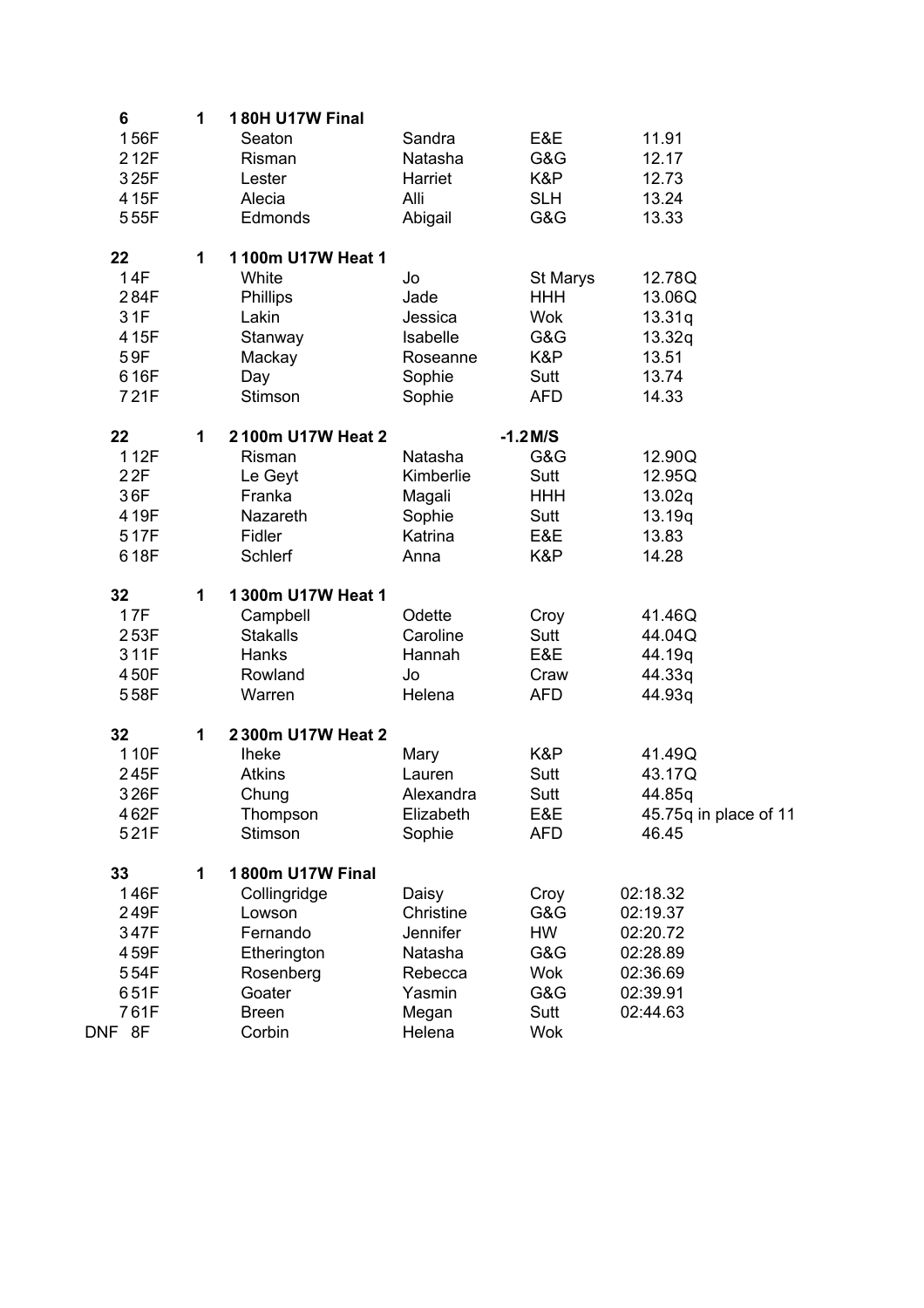| 50    | $\mathbf 2$    | 1100m U17W Final        |           | $-1.5$ M/S  |          |
|-------|----------------|-------------------------|-----------|-------------|----------|
| 14F   |                | White                   | Jo        | St Marys    | 12.64    |
| 212F  |                | Risman                  | Natasha   | G&G         | 12.85    |
| 36F   |                | Franka                  | Magali    | <b>HHH</b>  | 12.95    |
| 42F   |                | Le Geyt                 | Kimberlie | Sutt        | 12.99    |
| 51F   |                | Lakin                   | Jessica   | Wok         | 13.14    |
| 684F  |                | Phillips                | Jade      | <b>HHH</b>  | 13.21    |
| 719F  |                | Nazareth                | Sophie    | Sutt        | 13.22    |
| 815F  |                | Stanway                 | Isabelle  | G&G         | 13.54    |
| 54    | $\overline{2}$ | <b>1300m U17W Final</b> |           |             |          |
| 17F   |                | Campbell                | Odette    | Croy        | 41.05    |
| 210F  |                | <b>Iheke</b>            | Mary      | K&P         | 41.42    |
| 345F  |                | <b>Atkins</b>           | Lauren    | Sutt        | 42.21    |
| 426F  |                | Chung                   | Alexandra | Sutt        | 44.06    |
| 553F  |                | <b>Stakalls</b>         | Caroline  | Sutt        | 44.07    |
| 57    | 1              | 11500m U17W Final       |           |             |          |
| 170F  |                | <b>Baddeley</b>         | Nicola    | <b>AFD</b>  | 05:04.83 |
| 266F  |                | Cowper                  | Sophie    | Wall GS     | 05:06.95 |
| 376F  |                | Sweetnam                | Philippa  | <b>AFD</b>  | 05:14.06 |
| 448F  |                | Fernando                | Rosemary  | HW          | 05:16.16 |
| 549F  |                | Lowson                  | Christine | G&G         | 05:21.74 |
| 660F  |                | Stacy                   | Rachel    | G&G         | 05:25.19 |
| 763F  |                | <b>Beale</b>            | Rebecca   | <b>DMV</b>  | 05:41.28 |
| 66    | 1              | <b>1300H U17W Final</b> |           |             |          |
| 162F  |                | Thompson                | Elizabeth | E&E         | 50.34    |
| 29F   |                | Mackay                  | Roseanne  | K&P         | 50.54    |
| 364F  |                | <b>Wales-Bonner</b>     | Grace     | <b>HHH</b>  | 53.35    |
| 75    | 1              | 1200m U17W Heat 1       |           |             |          |
| 14F   |                | White                   | Jo        | St Marys    | 25.53Q   |
| 26F   |                | Franka                  | Magali    | <b>HHH</b>  | 26.10Q   |
| 37F   |                | Campbell                | Odette    | Croy        | 26.26q   |
| 4 2 F |                | Le Geyt                 | Kimberlie | Sutt        | 26.58q   |
| 514F  |                | Evans-Akingbola         | Ty        | <b>JAGS</b> | 27.59    |
| 611F  |                | Hanks                   | Hannah    | E&E         | 28.18    |
| 75    | 1              | 2200m U17W Heat 2       |           |             |          |
| 110F  |                | <b>Iheke</b>            | Mary      | K&P         | 26.22Q   |
| 21F   |                | Lakin                   | Jessica   | Wok         | 26.70Q   |
| 315F  |                | Stanway                 | Isabelle  | G&G         | 27.35q   |
| 419F  |                | Nazareth                | Sophie    | Sutt        | 27.58q   |
| 520F  |                | Forde-Scille            | Asha      | HHH         | 27.81    |
| 621F  |                | Stimson                 | Sophie    | <b>AFD</b>  | 29.26    |
|       |                |                         |           |             |          |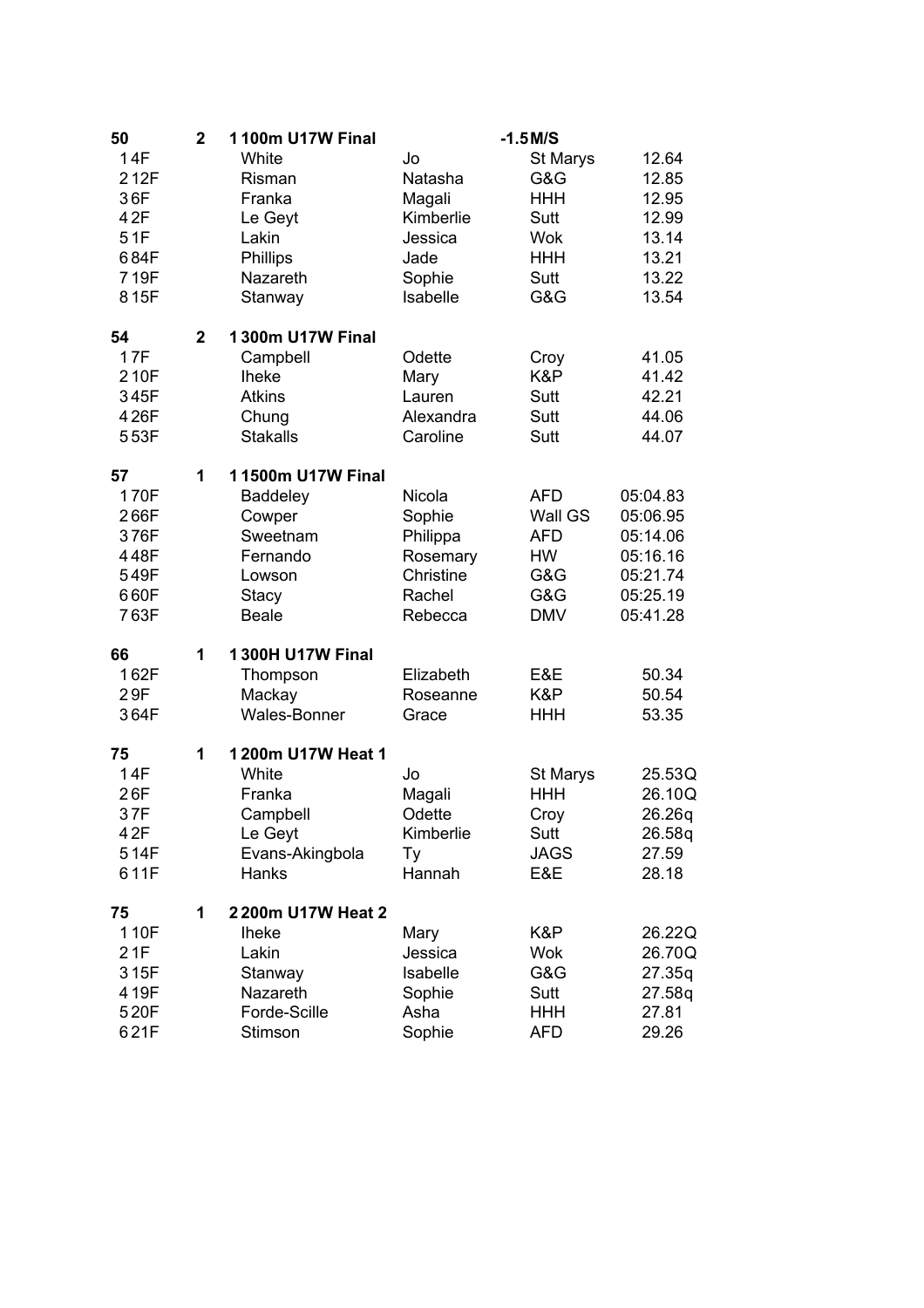| 94    | $\mathbf{2}$ | <b>1200m U17W Final</b> |           | $1.5$ M/S  |          |
|-------|--------------|-------------------------|-----------|------------|----------|
| 14F   |              | White                   | Jo        | St Marys   | 25.02    |
| 26F   |              | Franka                  | Magali    | <b>HHH</b> | 25.86    |
| 310F  |              | <b>Iheke</b>            | Mary      | K&P        | 26.06    |
| 47F   |              | Campbell                | Odette    | Croy       | 26.16    |
| 52F   |              | Le Geyt                 | Kimberlie | Sutt       | 26.36    |
| 61F   |              | Lakin                   | Jessica   | <b>Wok</b> | 26.41    |
| 719F  |              | <b>Nazareth</b>         | Sophie    | Sutt       | 27.09    |
| 815F  |              | Stanway                 | Isabelle  | G&G        | 27.16    |
| 107   | 1            | 13000m U17W Final       |           |            |          |
| 666F  |              | Cowper                  | Sophie    | Wall GS    | 10:57.90 |
| 976F  |              | Sweetnam                | Philippa  | <b>AFD</b> | 11:18.04 |
| 1051F |              | Goater                  | Yasmin    | G&G        | 11:31.01 |
| 1361F |              | <b>Breen</b>            | Megan     | Sutt       | 13:23.44 |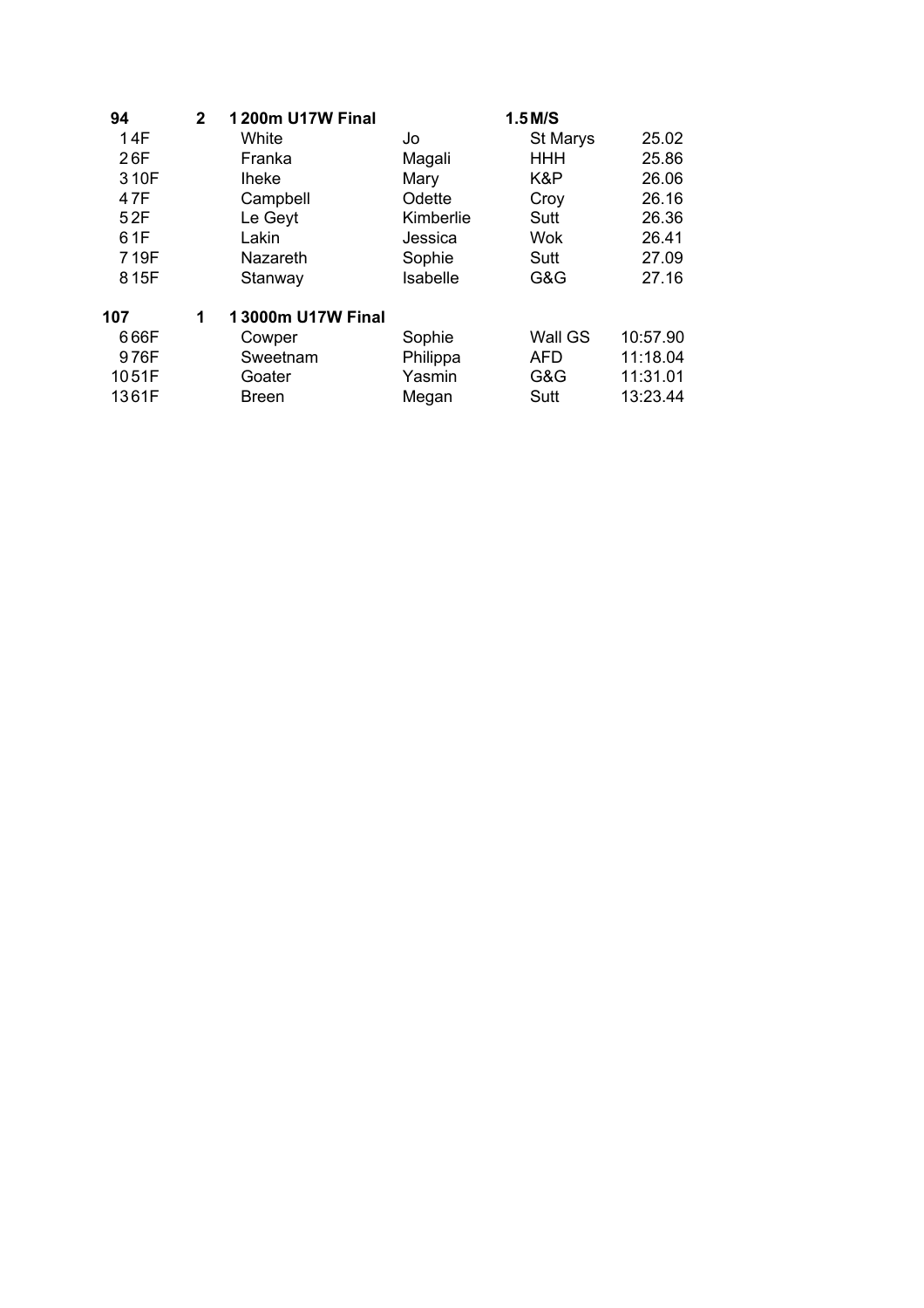| 14  |                                                        | 1           | 1200m U20W Final                                                                                                      |                                                                         | $-1.6$ M/S                                                                         |                                                                      |
|-----|--------------------------------------------------------|-------------|-----------------------------------------------------------------------------------------------------------------------|-------------------------------------------------------------------------|------------------------------------------------------------------------------------|----------------------------------------------------------------------|
|     | 11D<br>210D<br>32D<br>429D<br>54D<br>67D<br>76D<br>88D |             | Godsell<br>Osei<br>Martin<br>Harris<br><b>Betts-Bucke</b><br>Klu<br>Stonestreet<br>Fitzpatrick                        | Amy<br>Denise<br>Emily<br>Sarah<br>Lauren<br>Zerlina<br>Claire<br>Jade  | B&B<br><b>HHH</b><br><b>HW</b><br>K&P<br><b>WSEH</b><br>Sutt<br>K&P<br><b>Belg</b> | 25.51<br>25.63<br>26.06<br>26.19<br>26.45<br>27.03<br>27.46<br>31.42 |
| 37  | 145D<br>243D<br>344D<br>437D                           | $\mathbf 2$ | <b>1100H U20W Final</b><br><b>Blaize</b><br>Ferguson<br>Ward<br>Miller                                                | DominiqueK&P<br>Kayleigh Croy<br>Vanessa<br>Katie                       | $-1.7$ M/S<br>G&G<br>E&E                                                           | 14.78<br>15.68<br>16.33<br>16.41                                     |
| 44  | 150D<br>253D                                           | $\mathbf 2$ | 1800m U20W Final<br><b>Brooks</b><br><b>Best</b>                                                                      | Hannah<br>Lee-anne Craw                                                 | Craw                                                                               | 02:17.17<br>02:18.33                                                 |
| 65  | 146D<br>252D<br>347D<br>451D<br>544D<br>642D           | 1           | <b>1400H U20W Final</b><br><b>Banner</b><br>O'Neill<br>Jelley<br><b>Bardell</b><br>Ward<br>England                    | Alex<br>Claire<br>Nicola<br>Cassie<br>Vanessa<br>Lucy                   | G&G<br><b>Brack</b><br>E&E<br>E&E<br>G&G<br><b>HW</b>                              | 01:03.28<br>01:04.59<br>01:06.51<br>01:08.14<br>01:08.86<br>01:13.08 |
| 68  | 250D<br>552D                                           | 1           | 11500m U20W Final<br><b>Brooks</b><br><b>Bruinvels</b>                                                                | Hannah<br>Georgie                                                       | Craw<br><b>DMV</b>                                                                 | 04:36.95<br>04:52.73                                                 |
| 86  | 110D<br>21D<br>32D<br>47D<br>53D<br>66D                | 1           | <b>1100m U20W Final</b><br>Osei<br>Godsell<br>Martin<br>Klu<br><b>Abbiss</b><br>Stonestreet                           | Denise<br>Amy<br>Emily<br>Zerlina<br>Harriet<br>Claire                  | $1.1$ M/S<br><b>HHH</b><br>B&B<br><b>HW</b><br>Sutt<br><b>AFD</b><br>K&P           | 12.21<br>12.27<br>12.65<br>12.70<br>13.07<br>13.32                   |
| 89  | 129D<br>24D<br>353D<br>457D<br>549D<br>655D            | 1           | <b>1400m U20W Final</b><br><b>Harris</b><br><b>Betts-Bucke</b><br><b>Best</b><br><b>Mertens</b><br>Smith<br>Honeyball | Sarah<br>Lauren<br>Lee-anne Craw<br>Katherine Wok<br>Nicola<br>Jennifer | K&P<br><b>WSEH</b><br>Sutt<br><b>HHH</b>                                           | 58.04<br>58.48<br>01:00.02<br>01:01.40<br>01:03.41<br>01:04.11       |
| 107 | 387D<br>748D<br>1256D                                  | 1           | 13000m U20W Final<br><b>Bruinvels</b><br>Cawley<br>Shannon                                                            | Georgie<br>Jessica<br>Zoe                                               | <b>DMV</b><br><b>AFD</b><br><b>DMV</b>                                             | 10:40.63<br>10:59.22<br>11:57.97                                     |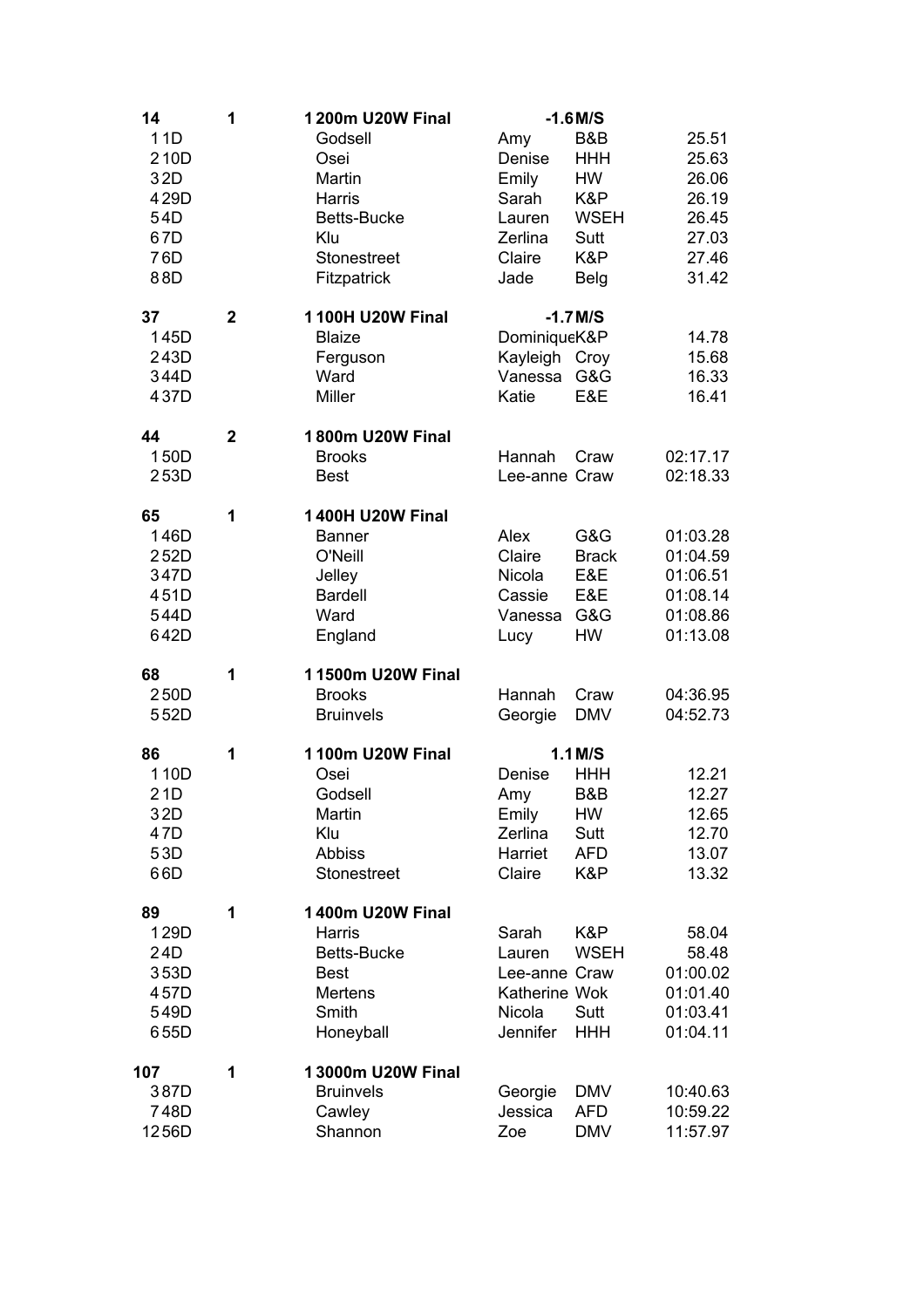| 24                                                                                          | 1              | 1100m SW Final                                                                                                                         |                                                                                                              | $-1.2$ M/S                                                                                                  |                                                                                                                                  |
|---------------------------------------------------------------------------------------------|----------------|----------------------------------------------------------------------------------------------------------------------------------------|--------------------------------------------------------------------------------------------------------------|-------------------------------------------------------------------------------------------------------------|----------------------------------------------------------------------------------------------------------------------------------|
| 110B<br>25B<br>32B<br>412B<br>511B<br>68B                                                   |                | Whitlock<br>Francis<br>Williams<br>Heafford<br>Keita<br>Griffiths                                                                      | Janine<br>Azaria<br>Helen<br>Claire<br>Nassou<br>Angela                                                      | Belg<br><b>WGEL</b><br>Walt<br><b>SB</b><br>Croy<br>E&E                                                     | 12.33<br>12.36<br>12.59<br>13.04<br>13.71<br>14.37                                                                               |
| 26<br>138B<br>233B<br>336B<br>44B<br>59B                                                    | 1              | 1400m SW Heat 1<br>Culley<br>Adams<br>Rusman<br>Gailey<br>Healy                                                                        | Jennifer<br>Clementine<br>Alexandra<br>Sarah<br>Melina                                                       | <b>Belg</b><br><b>AFD</b><br><b>HHH</b><br>Belg<br>B&B                                                      | 58.2Q<br>01:01.07Q<br>01:03.61q<br>01:03.92q<br>01:10.11                                                                         |
| 26<br>16B<br>239B<br>348B<br>441B                                                           | 1              | 2400m SW Heat 2<br>Foster<br>Mitchell<br>Case<br>Urbain                                                                                | Chrissie<br>Virginia<br>Jessica<br>Felicity                                                                  | Belg<br><b>Wok</b><br><b>SLH</b><br><b>AFD</b>                                                              | 59.78Q<br>01:02.62Q<br>01:03.28q<br>01:05.20q                                                                                    |
| 37<br>553B                                                                                  | $\overline{2}$ | 1100H SW Final<br><b>Bardell</b>                                                                                                       | Kylie                                                                                                        | $-1.7$ M/S<br>E&E                                                                                           | 20.94                                                                                                                            |
| 43<br>135B<br>246B<br>352B<br>445B<br>54B<br>650B<br>749B<br>836B<br>947B<br>1042B<br>1151B | $\mathbf 2$    | 1800m SW Final<br>Webb<br>Adams<br>Nelson<br><b>Brereton</b><br>Gailey<br>Locker<br>Warren<br>Rusman<br>McDonald<br>Goodwin<br>Mueller | Lauren<br>Emily<br>Emily<br>Ruth<br>Sarah<br>Jo<br>Nathalie<br>Alexandra<br>Susan<br>Vicki<br><b>Barbara</b> | Sutt<br><b>AFD</b><br>E&E<br><b>WGEL</b><br>Belg<br>Walt<br>Walt<br><b>HHH</b><br><b>SLH</b><br>Belg<br>K&P | 02:14.89<br>02:15.74<br>02:16.89<br>02:22.03<br>02:22.19<br>02:24.55<br>02:25.81<br>02:29.52<br>02:33.57<br>02:39.20<br>02:50.22 |
| 53<br>138B<br>233B<br>36B<br>439B<br>548B<br>64B<br>741B<br>836B                            | $\mathbf 2$    | 1400m SW Final<br>Culley<br>Adams<br>Foster<br>Mitchell<br>Case<br>Gailey<br>Urbain<br>Rusman                                          | Jennifer<br>Clementine<br>Chrissie<br>Virginia<br>Jessica<br>Sarah<br>Felicity<br>Alexandra                  | Belg<br><b>AFD</b><br>Belg<br><b>Wok</b><br><b>SLH</b><br><b>Belg</b><br><b>AFD</b><br><b>HHH</b>           | 57.43<br>58.35<br>59.98<br>01:00.35<br>01:02.01<br>01:04.08<br>01:04.15<br>01:05.00                                              |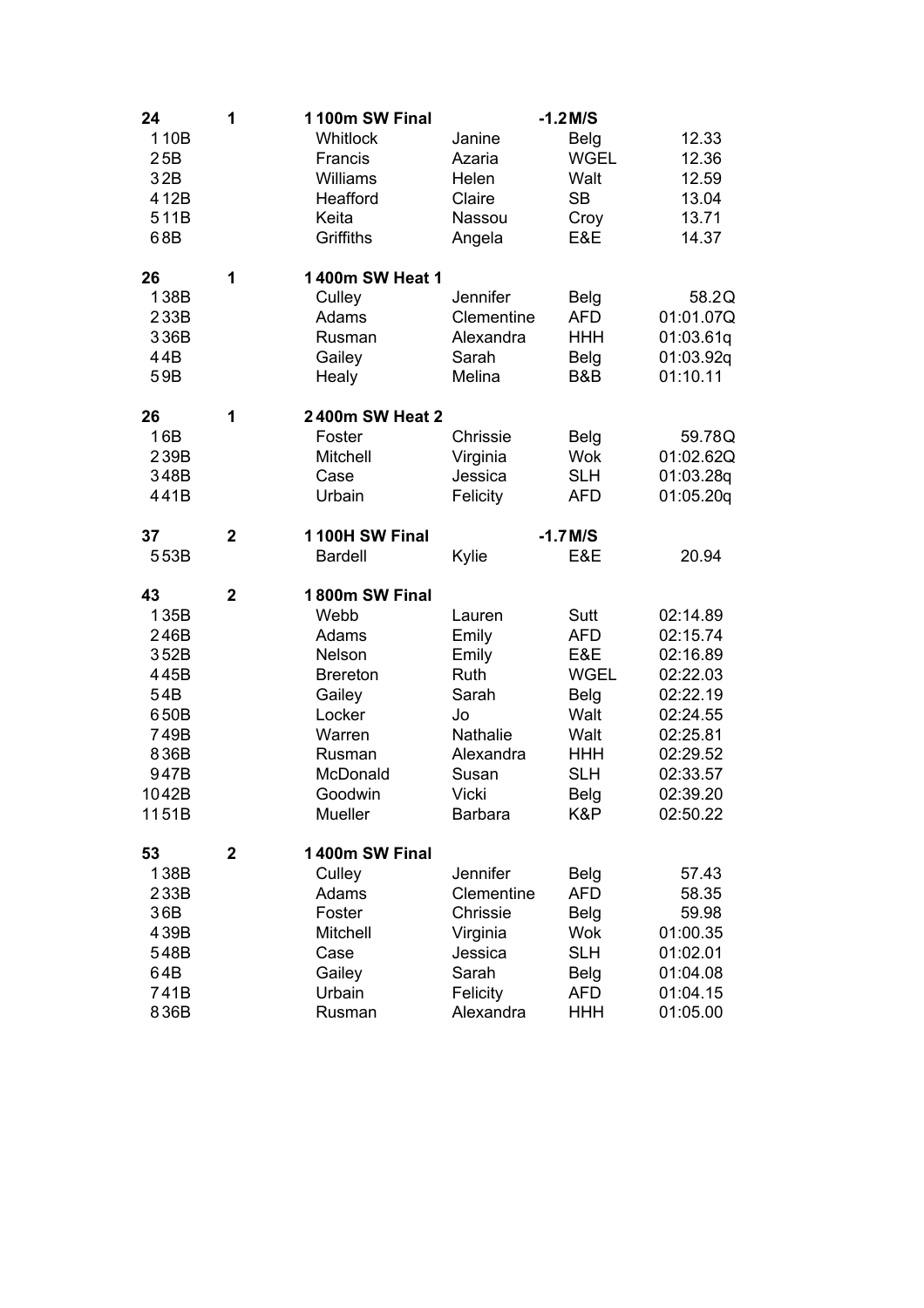|            | 68<br>146B<br>352B<br>458B<br>657B<br>758B           | 1 | 11500m SW Final<br>Adams<br>Nelson<br>Shanklyn<br><b>Tarrant</b><br>Pearce          | Emily<br>Emily<br>Caroline<br>Jenna<br>Claire          | <b>AFD</b><br>E&E<br>Belg<br><b>Wok</b><br>Walt          | 04:35.74<br>04:37.09<br>04:43.62<br>05:12.11<br>05:54.30             |
|------------|------------------------------------------------------|---|-------------------------------------------------------------------------------------|--------------------------------------------------------|----------------------------------------------------------|----------------------------------------------------------------------|
| <b>DNS</b> | 76<br>110B<br>26B<br>311B<br>49B<br>12B              | 1 | 1200m SW Final<br><b>Whitlock</b><br>Foster<br>Keita<br>Healy<br>Heafford           | Janine<br>Chrissie<br>Nassou<br>Melina<br>Claire       | Belg<br><b>Belg</b><br>Croy<br>B&B<br><b>SB</b>          | 25.12<br>26.76<br>28.11<br>30.25                                     |
|            | 79<br>180B<br>238B<br>312B<br>434B<br>548B           | 1 | 1400H SW Final<br>McLoughlin<br>Culley<br>Heafford<br><b>Bennett</b><br>Case        | Susan<br>Jennifer<br>Claire<br>Julia<br>Jessica        | <b>Bir</b><br>Belg<br><b>SB</b><br>E&E<br><b>SLH</b>     | 01:01.37<br>01:02.42<br>01:03.17<br>01:05.44<br>01:10.09             |
|            | 107<br>152B<br>289B<br>443B<br>554B<br>847B<br>1157B | 1 | 13000m SW Final<br>Nelson<br>Robson<br>Murphy<br>Love<br>McDonald<br><b>Tarrant</b> | Emily<br>Stephanie<br>Sarah<br>Fiona<br>Susan<br>Jenna | E&E<br>C le S<br>Belg<br>G&G<br><b>SLH</b><br><b>Wok</b> | 10:02.40<br>10:20.24<br>10:42.39<br>10:50.59<br>10:59.33<br>11:32.21 |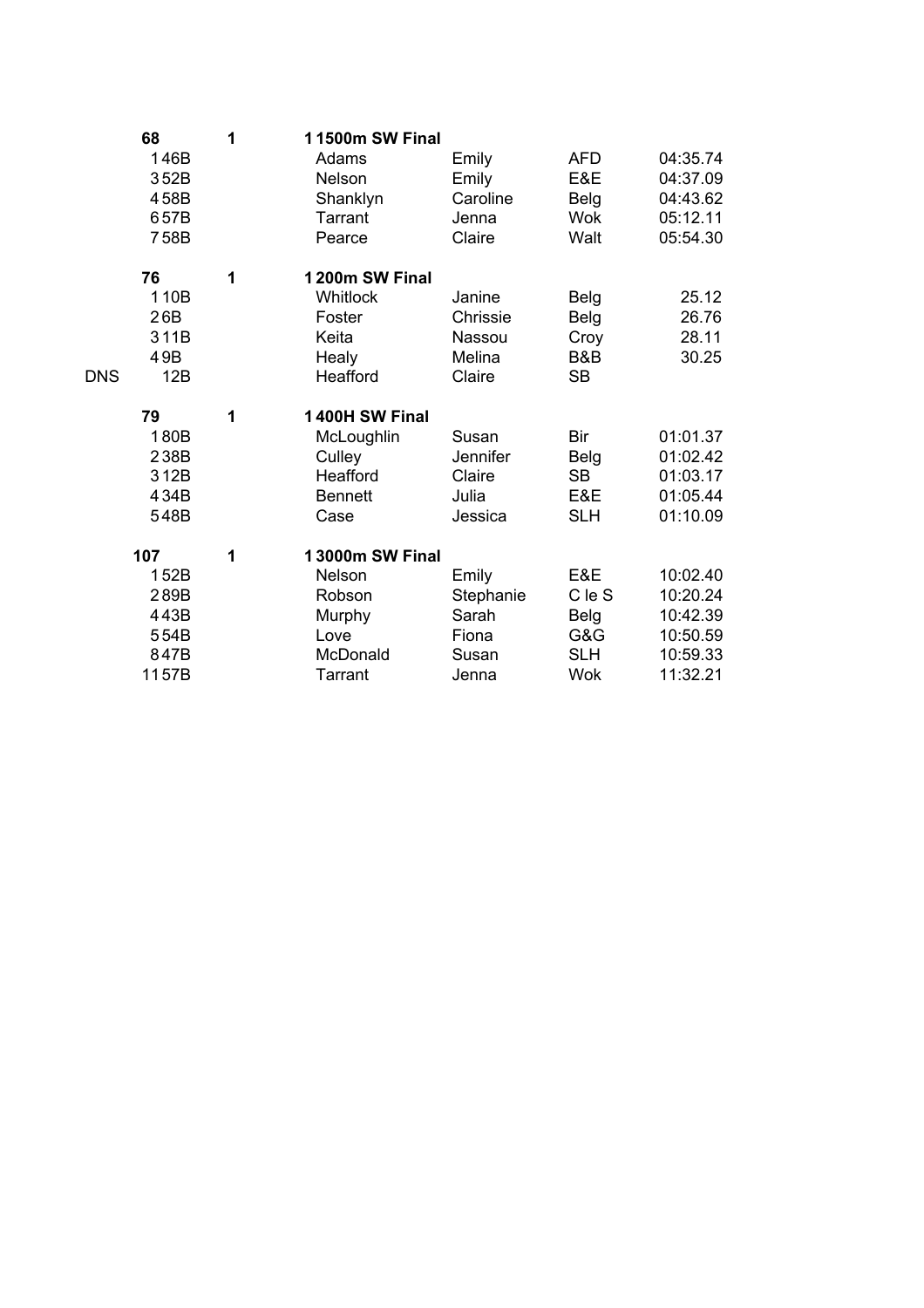| 5                       | 1 | <b>180H U13B Final</b>         |                    |                    |                        |
|-------------------------|---|--------------------------------|--------------------|--------------------|------------------------|
| 1101<br>211             |   | Mole<br>Ogunsina               | James<br>Babatunde | <b>Wok</b><br>Sutt | 14.51<br>14.71         |
| 3411                    |   | <b>Wilkins</b>                 | George             | K&P                | 14.94                  |
| 4 14 1                  |   | Kelly                          | Edward             | Sutt               | 15.86                  |
| 5211                    |   | <b>Richards</b>                | Tom                | <b>HW</b>          | 15.92                  |
| $\overline{\mathbf{r}}$ | 1 | 1800m U13B Heat 1              |                    |                    |                        |
| <b>1461</b><br>2401     |   | Maurice<br><b>Brown</b>        | Jordan<br>Gari     | Croy<br><b>AFD</b> | 02:23.19Q<br>02:24.92Q |
| 3641                    |   | Hulin                          | Adam               | <b>DMV</b>         | 02:33.15q              |
| 4621                    |   | Edwards                        | Oliver             | <b>HHH</b>         | 02:36.50               |
| 5721                    |   | Gossington                     | Jack               | E&E                | 02:46.55               |
| 6471<br>7491            |   | Hull<br>Raimondo               | Dominic<br>Adam    | Oxted S<br>K&P     | 02:48.87<br>02:49.88   |
|                         |   |                                |                    |                    |                        |
| 7<br>1601               | 1 | 2800m U13B Heat 2<br>Wyatt     | Matthew            | E&E                | 02:29.74Q              |
| 2501                    |   | Knuckey                        | Stephen            | <b>AFD</b>         | 02:32.97Q              |
| 3581                    |   | <b>Bailey</b>                  | Chris              | Oxted S            | 02:36.17               |
| 4531                    |   | Mathews-Patience               | Luke               | C'ley              | 02:37.32               |
| 548I                    |   | Mercer                         | Will               | Croy               | 02:38.09               |
| 6611<br><b>7751</b>     |   | Woods<br>da Cunha              | Alistair<br>Samuel | K&P<br>Sutt        | 02:42.87<br>02:45.20   |
|                         |   |                                |                    |                    |                        |
| 7<br><b>1421</b>        | 1 | 3800m U13B Heat 3<br>Tidd      | James              | <b>AFD</b>         | 02:31.04Q              |
| 2511                    |   | Geraghty                       | Ben                | Sutt               | 02:31.91Q              |
| 3571                    |   | Morley-Fletcher                | Oliver             | <b>HHH</b>         | 02:32.52q              |
| 4 18I                   |   | Davis                          | William            | <b>DMV</b>         | 02:38.64               |
| 5431<br>6521            |   | Schubert<br>Ditton             | Nikolay<br>Daniel  | K&P<br><b>AFD</b>  | 02:47.12<br>02:48.39   |
| 7591                    |   | Caskey                         | Jack               | Oxted S            | 03:05.77               |
|                         |   |                                |                    |                    |                        |
| 10<br>111               | 1 | 1200m U13B Heat 1<br>Babatunde | Ogunsina           | $-1.4$ M/S<br>Sutt | 28.89Q                 |
| 2211                    |   | Tom                            | <b>Richards</b>    | HW                 | 29.50Q                 |
| 371                     |   | Richard                        | <b>Morris</b>      | <b>SLH</b>         | 29.70q                 |
| 4231                    |   | Reece                          | Evans              | <b>HHH</b>         | 32.44                  |
| 518I<br>6 1 9 1         |   | William                        | Davis              | <b>DMV</b>         | 33.20                  |
|                         |   | Laurence                       | Wright             | E&E                | 34.71                  |
| 10                      | 1 | 2200m U13B Heat 2              |                    | $-1.2$ M/S         |                        |
| <b>1121</b><br>2221     |   | Costa<br><b>Hicks</b>          | Jose<br>Edward     | HW<br>E&E          | 28.38Q<br>29.19Q       |
| 381                     |   | Newport                        | Oliver             | Craw               | 29.96q                 |
| 4 1 5 I                 |   | Carpenter                      | Harry              | E&E                | 29.96q                 |
| <b>561</b>              |   | Campbell                       | Ashley             | <b>Belg</b>        | 30.51q                 |
| 6 14 1                  |   | Kelly                          | Edward             | Sutt               | 32.82                  |

| 1200m U13B Final<br>-27 | $-1$ M/S |
|-------------------------|----------|
|-------------------------|----------|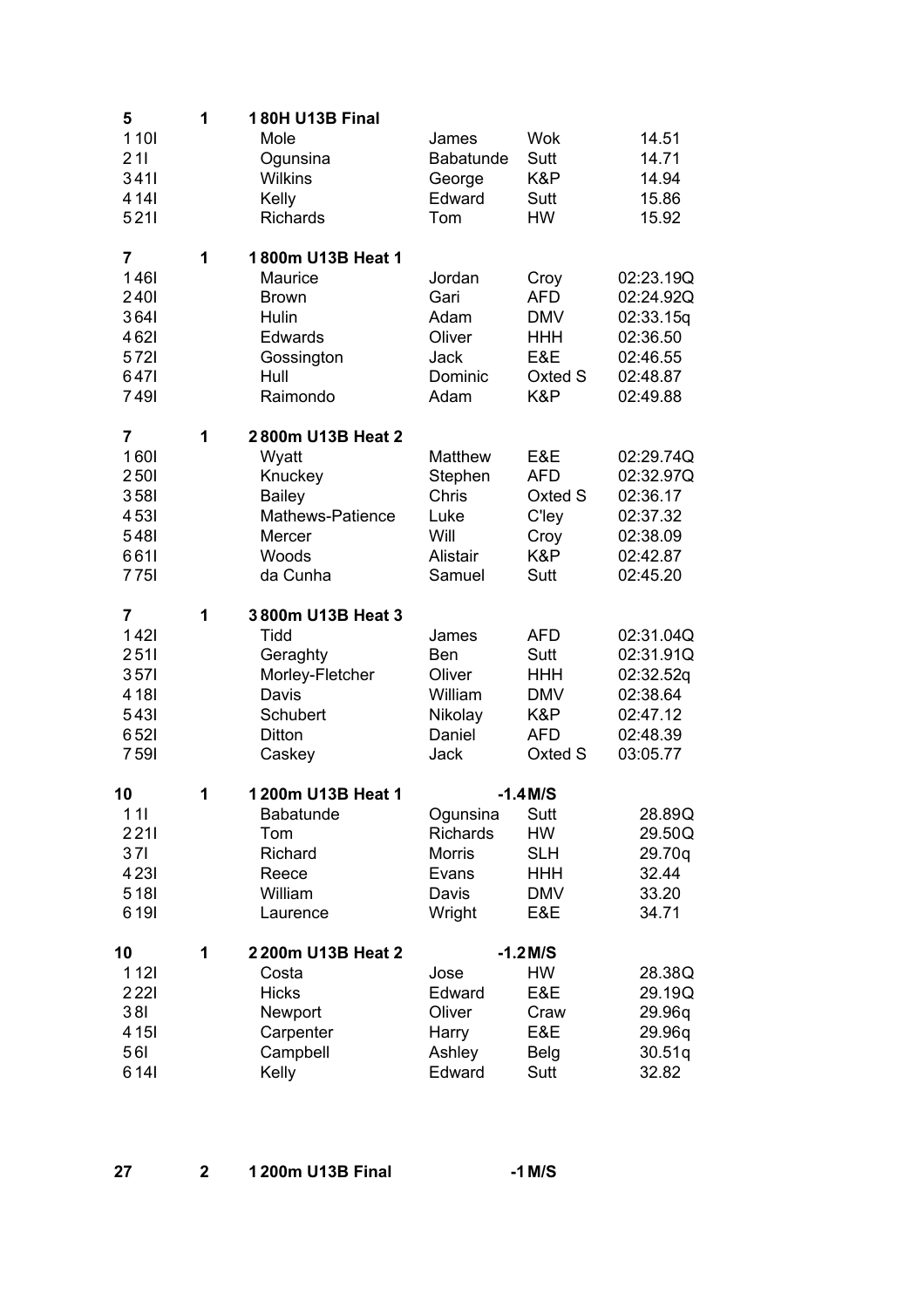| 1121<br>2221<br>311<br>4211<br>57I<br>6 1 5 1<br><b>781</b><br>861                  |                | Costa<br><b>Hicks</b><br>Ogunsina<br><b>Richards</b><br><b>Morris</b><br>Carpenter<br>Newport<br>Campbell                                                | Jose<br>Edward<br>Babatunde<br>Tom<br>Richard<br>Harry<br>Oliver<br>Ashley                                                     | HW<br>E&E<br>Sutt<br><b>HW</b><br><b>SLH</b><br>E&E<br>Craw<br>Belg                                | 28.53<br>28.74<br>29.04<br>29.05<br>29.42<br>29.94<br>30.81<br>31.75                                              |
|-------------------------------------------------------------------------------------|----------------|----------------------------------------------------------------------------------------------------------------------------------------------------------|--------------------------------------------------------------------------------------------------------------------------------|----------------------------------------------------------------------------------------------------|-------------------------------------------------------------------------------------------------------------------|
| 38<br>1401<br>2421<br>3461<br>4601<br>5511<br>6571<br>7641<br>8501                  | $\overline{2}$ | 1800m U13B Final<br><b>Brown</b><br>Tidd<br>Maurice<br>Wyatt<br>Geraghty<br>Morley-Fletcher<br>Hulin<br>Knuckey                                          | Gari<br>James<br>Jordan<br>Matthew<br><b>Ben</b><br>Oliver<br>Adam<br>Stephen                                                  | <b>AFD</b><br><b>AFD</b><br>Croy<br>E&E<br>Sutt<br><b>HHH</b><br><b>DMV</b><br><b>AFD</b>          | 02:18.17<br>02:19.21<br>02:20.10<br>02:20.47<br>02:29.93<br>02:30.45<br>02:34.38<br>02:37.99                      |
| 77<br>1421<br>2601<br>3761<br>485l<br>5631<br>6451<br>7801<br>8521<br>9431<br>104I  | 1              | 21500m U13B Heat 1<br>Tidd<br>Wyatt<br>Honey<br>Dry<br>Wynes-Devlin<br><b>Bradley</b><br>Murphy<br>Ditton<br>Schubert<br>Blocksidge                      | <b>Manual Times</b><br>James<br>Matthew<br>Samuel<br>Jonathan<br>Dominic<br><b>Ben</b><br>Conor<br>Nathan<br>Nikolay<br>Edward | <b>AFD</b><br>E&E<br><b>SLH</b><br><b>AFD</b><br>HHH<br>C'ley<br>Sutt<br><b>AFD</b><br>K&P<br>Sutt | 04:59.7Q<br>05:00.2Q<br>05:06.3Q<br>05:17.5q<br>05:18.5q<br>05:18.8q<br>05:20.1q<br>05:32.8<br>05:45.4<br>05:59.4 |
| 78<br>1501<br>2511<br>3401<br>4781<br>5551<br>6771<br>754I<br>8611<br>9491<br>10651 | 1              | 11500m U13B Heat 2<br>Knuckey<br>Geraghty<br><b>Brown</b><br>Prentice<br>Plackett<br>Penfold<br><b>Barefield</b><br>Woods<br>Raimondo<br>Gallagher-Mundy | <b>Manual Times</b><br>Stephen<br><b>Ben</b><br>Gari<br>Michael<br>Mark<br>Alexander<br>Jamie<br>Alistair<br>Adam<br>Killian   | <b>AFD</b><br>Sutt<br><b>AFD</b><br><b>HHH</b><br>Croy<br>Sutt<br><b>AFD</b><br>K&P<br>K&P<br>Sutt | 04:58.8Q<br>05:01.2Q<br>05:01.8Q<br>05:24.2q<br>05:27.3q<br>05:33.8<br>05:43.4<br>05:46.7<br>06:11.7<br>06:41.4   |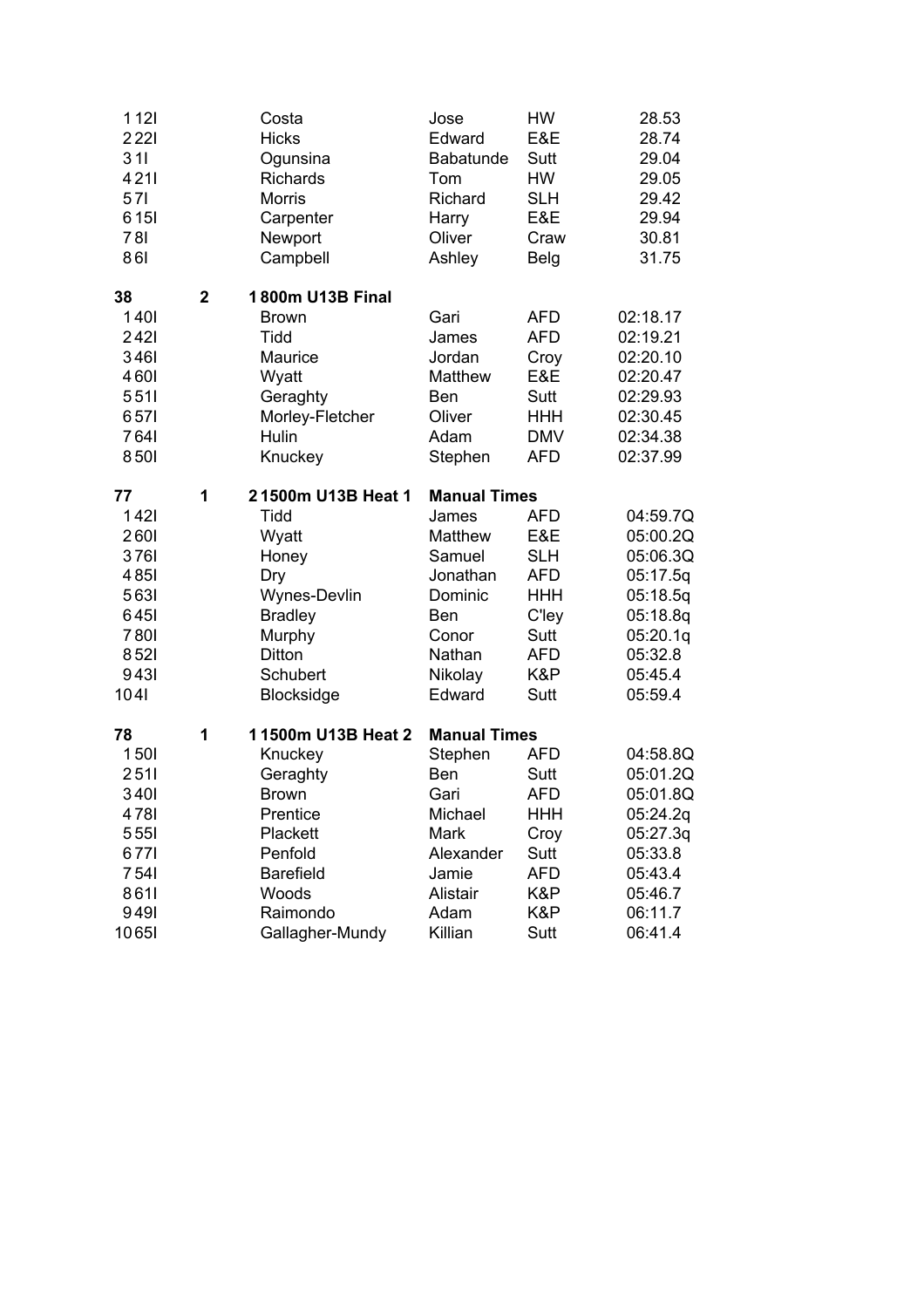| 85           | 1              | 1100m U13B Heat 1 |            | $1.6$ M/S  |          |
|--------------|----------------|-------------------|------------|------------|----------|
| 1161         |                | Njoya             | Khaul      | <b>HHH</b> | 13.20Q   |
| 211          |                | Ogunsina          | Babatunde  | Sutt       | 13.51Q   |
| 3221         |                | <b>Hicks</b>      | Edward     | E&E        | 13.67q   |
| 481          |                | Newport           | Oliver     | Craw       | 13.93q   |
| 571          |                | <b>Morris</b>     | Richard    | <b>SLH</b> | 14.04q   |
| 85           | 1              | 2100m U13B Heat 2 |            | $1.3$ M/S  |          |
| 1121         |                | Costa             | Jose       | <b>HW</b>  | 13.64Q   |
| 25I          |                | Taylor            | James      | <b>AFD</b> | 14.26Q   |
| 361          |                | Campbell          | Ashley     | Belg       | 14.27q   |
| 491          |                | Miller            | Kwame      | Croy       | 14.81    |
| 5 1 7 1      |                | Kennedy           | Paul       | C'ley      | 14.89    |
| 6231         |                | Evans             | Reece      | <b>HHH</b> | 15.70    |
| 105          | $\mathbf{2}$   | 11500m U13B Final |            |            |          |
| 1421         |                | Tidd              | James      | <b>AFD</b> | 04:44.94 |
| 2401         |                | <b>Brown</b>      | Gari       | <b>AFD</b> | 04:50.25 |
| 3601         |                | Wyatt             | Matthew    | E&E        | 04:52.98 |
| 4511         |                | Geraghty          | <b>Ben</b> | Sutt       | 04:58.11 |
| 5501         |                | Knuckey           | Stephen    | <b>AFD</b> | 05:02.48 |
| 6761         |                | Honey             | Samuel     | <b>SLH</b> | 05:11.16 |
| <b>7851</b>  |                | Dry               | Jonathan   | <b>AFD</b> | 05:14.89 |
| 8631         |                | Wynes-Devlin      | Dominic    | <b>HHH</b> | 05:16.20 |
| 9451         |                | <b>Bradley</b>    | <b>Ben</b> | C'ley      | 05:17.20 |
| 10781        |                | Prentice          | Michael    | <b>HHH</b> | 05:19.92 |
| <b>11551</b> |                | Plackett          | Mark       | Croy       | 05:30.62 |
| 101          | $\overline{2}$ | 1100m U13B Final  |            | $0.8$ M/S  |          |
| 1161         |                | Njoya             | Khaul      | <b>HHH</b> | 13.41    |
| 2 1 2 1      |                | Costa             | Jose       | <b>HW</b>  | 13.70    |
| 311          |                | Ogunsina          | Babatunde  | Sutt       | 13.76    |
| 4221         |                | <b>Hicks</b>      | Edward     | E&E        | 13.76    |
| 551          |                | Taylor            | James      | <b>AFD</b> | 14.20    |
| 661          |                | Campbell          | Ashley     | Belg       | 14.35    |
| 771          |                | <b>Morris</b>     | Richard    | <b>SLH</b> | 14.39    |
| 881          |                | Newport           | Oliver     | Craw       | 14.44    |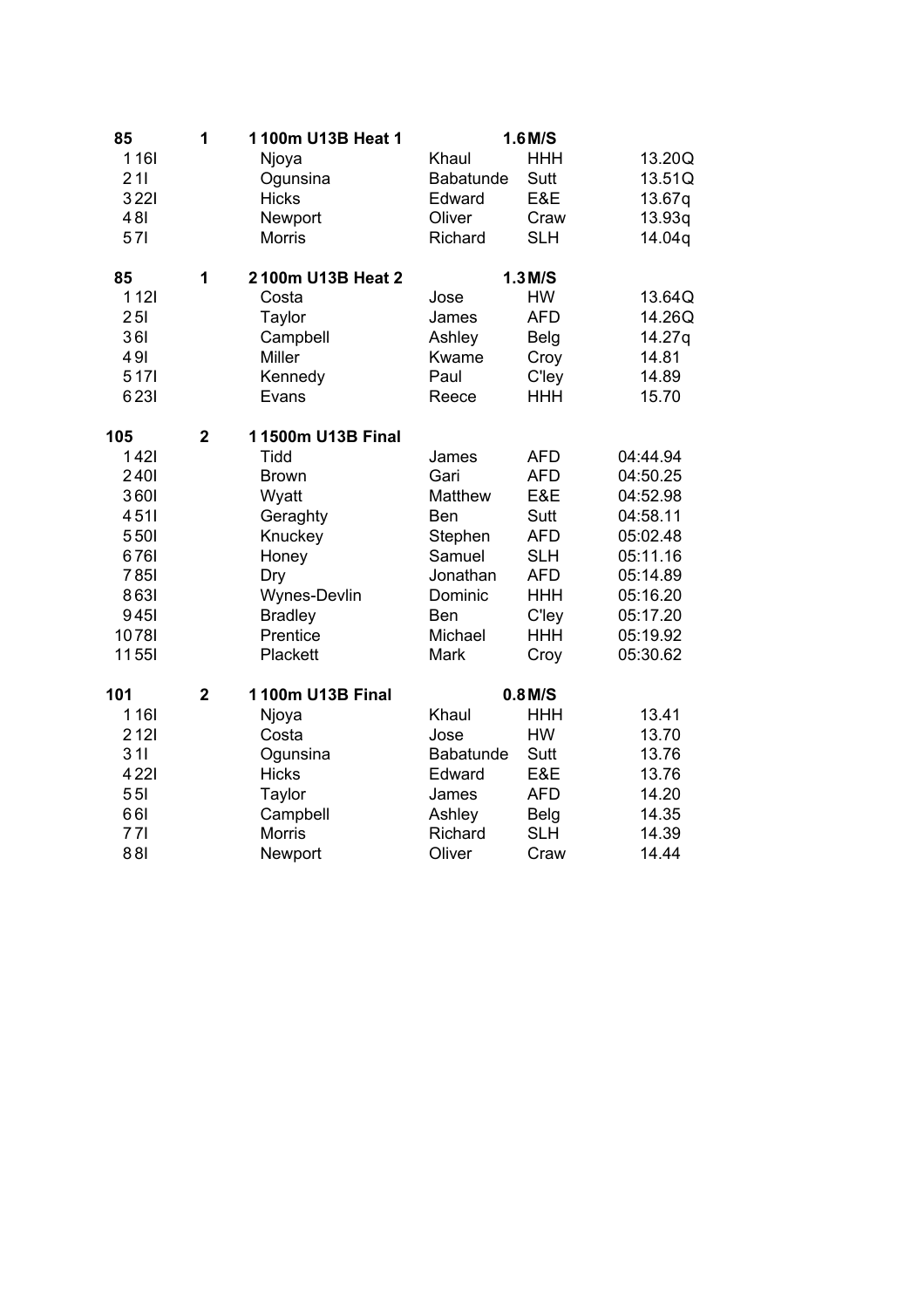| 3     | 1            | 11500m U15B Final      |               |            |          |
|-------|--------------|------------------------|---------------|------------|----------|
| 164G  |              | Aitchison              | Oli           | <b>AFD</b> | 04:21.40 |
| 236G  |              | Letch                  | <b>Rikkie</b> | <b>AFD</b> | 04:33.97 |
| 358G  |              | Woolmer                | Elliott       | <b>AFD</b> | 04:34.11 |
| 438G  |              | Hayward                | Mark          | C'ley      | 04:36.54 |
| 559G  |              | Grace                  | Joshua        | <b>AFD</b> | 04:41.55 |
| 625G  |              | Richards               | Stefan        | E&E        | 04:46.34 |
| 779G  |              | Vine                   | Connor        | AFD        | 04:48.54 |
| 895G  |              | Luscombe               | Charlie       | <b>HHH</b> | 04:51.29 |
| 961G  |              | Allen                  | <b>Jack</b>   | <b>Wok</b> | 04:55.48 |
| 1047G |              | <b>Bourne</b>          | <b>Jack</b>   | Oxted S    | 04:59.16 |
| 1165G |              | Haining                | <b>Jack</b>   | Sutt       |          |
|       |              |                        |               | K&P        | 05:03.50 |
| 1242G |              | Croall                 | Edmund        |            | 05:12.96 |
| 1351G |              | Larner                 | Adam          | Oxted S    | 05:23.27 |
| 9     | 1            | 180H U15B Heat 1       |               |            |          |
| 120G  |              | Casco                  | Jed           | Greenshw   | 12.98Q   |
| 27G   |              | Jaye                   | Robert        | G&G        | 13.11Q   |
| 378G  |              | Rose                   | Jake          | C'ley      | 13.29q   |
| 429G  |              | Djurovic               | Marco         | E&E        | 13.97q   |
| 521G  |              | <b>Clements</b>        | Matthew       | K&P        | 14.31q   |
| 623G  |              | Cave                   | Paul          | E&E        | 16.82    |
| 9     | 1            | 280H U15B Heat 2       |               |            |          |
| 135G  |              | Walcott                | Matthew       | Whit S     | 12.90Q   |
| 270G  |              | <b>Wicks</b>           | Adam          | K&P        | 14.04Q   |
| 381G  |              | <b>Bird</b>            | Mark          | C'ley      | 15.20q   |
|       |              |                        |               |            |          |
| 440G  |              | Smallcombe             | Robert        | Croy       | 16.82    |
| 59G   |              | Lay                    | Martin        | E&E        | 19.30    |
| 16    | $\mathbf{2}$ | <b>180H U15B Final</b> |               | $-2.2$ M/S |          |
| 135G  |              | Walcott                | Matthew       | Whit S     | 12.31    |
| 220G  |              | Casco                  | Jed           | Greenshw   | 12.46    |
| 37G   |              | Jaye                   | Robert        | G&G        | 12.55    |
| 478G  |              | Rose                   | Jake          | C'ley      | 13.42    |
| 570G  |              | <b>Wicks</b>           | Adam          | K&P        | 13.69    |
| 629G  |              | Djurovic               | Marco         | E&E        | 13.93    |
| 721G  |              | <b>Clements</b>        | Matthew       | K&P        | 13.96    |
| 881G  |              | <b>Bird</b>            | Mark          | C'ley      | 15.37    |
| 19    | 1            | 43000m U15 Boys        |               |            |          |
| 180G  |              | Hay                    | Jonathan      | <b>AFD</b> | 09:45.85 |
| 260G  |              | Lee                    | Jack          | <b>AFD</b> | 09:49.80 |
| 356G  |              | <b>Burgess</b>         | Jonathan      | HW         | 09:55.20 |
| 468G  |              | Ditton                 | Nathan        | AFD        | 10:04.49 |
| 562G  |              | Young                  | Jack          | E&E        | 10:13.91 |
| 669G  |              | Naismith               | D             | <b>AFD</b> | 10:25.47 |
| 757G  |              | Puttock                | <b>Jack</b>   | G&G        | 10:40.58 |
| 890G  |              | White                  | Liam          | HW         | 10:56.00 |
| 944G  |              | Davies                 | Joe           | Oxted S    | 11:00.43 |
|       |              |                        |               |            |          |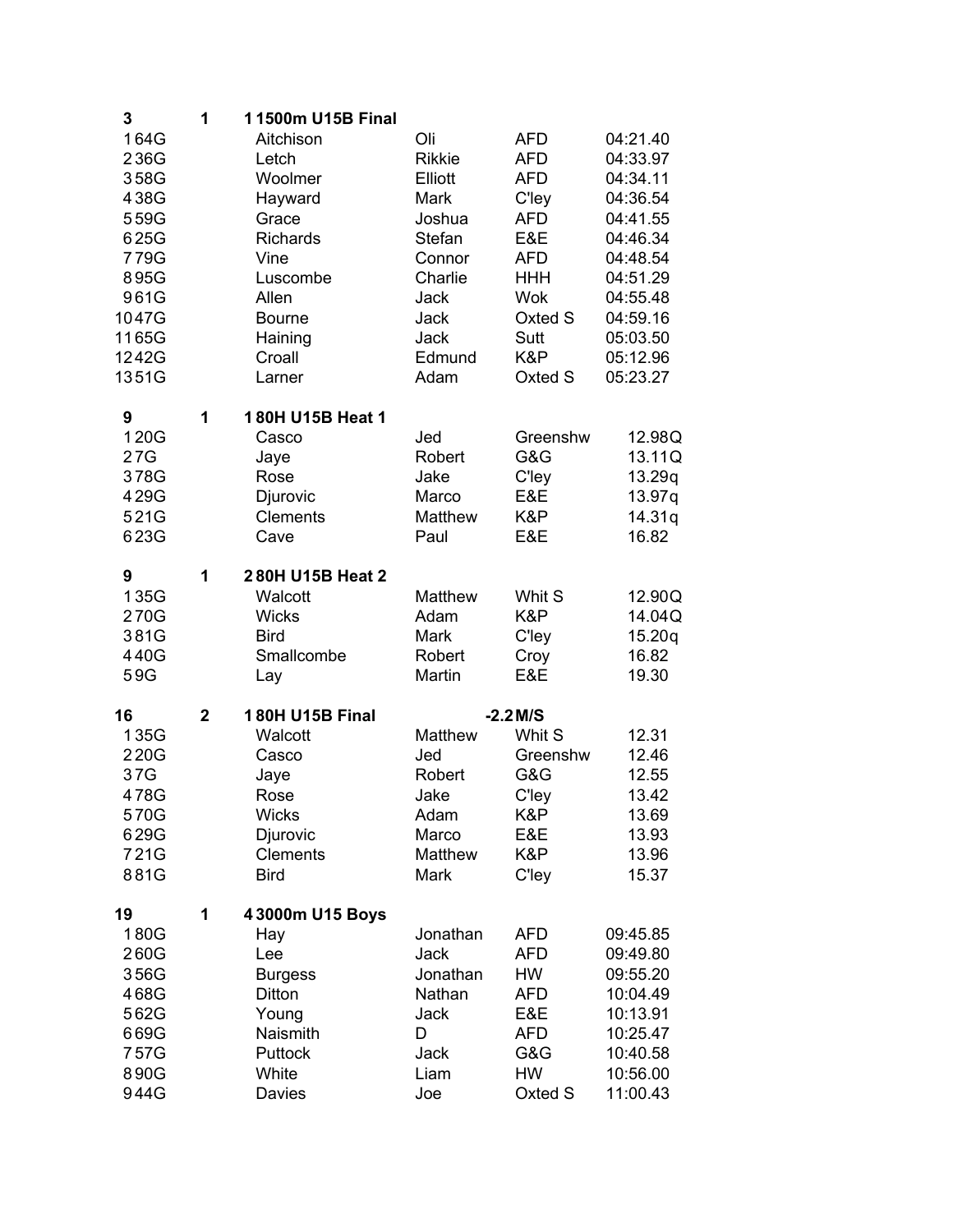| 1045G<br>1192G                                                    |                | Williams<br>Maume                                                                                                       | Chris<br>Thomas                                                                     | Oxted S<br>C'ley                                                                                | 11:07.30<br>11:33.10                                                        |
|-------------------------------------------------------------------|----------------|-------------------------------------------------------------------------------------------------------------------------|-------------------------------------------------------------------------------------|-------------------------------------------------------------------------------------------------|-----------------------------------------------------------------------------|
| 21<br>126G<br>224G<br>331G<br>419G<br>56G<br>613G                 | 1              | 1100m U15B Heat 1<br><b>Budd</b><br>Fisher<br>Allwood<br>Homewood<br>Grant<br>Fisher                                    | Jake<br>Christopher<br>Julien<br>George<br>Thomas<br>Vincent                        | $-0.6$ M/S<br>K&P<br>E&E<br><b>HHH</b><br>E&E                                                   | 12.88Q<br>13.07Q<br>13.32q<br>13.93<br>14.00<br>14.49                       |
| 21<br>110G<br>232G<br>38G<br>411G<br>521G<br>623G                 | 1              | 2100m U15B Heat 2<br>Kennedy<br>Ramsey-Graham<br>Warner<br>Yeboah<br><b>Clements</b><br>Cave                            | Tom<br>Simeon<br>Ashley<br><b>Derek</b><br>Matthew<br>Paul                          | $0.1$ M/S<br><b>SLH</b><br><b>HHH</b><br><b>AFD</b><br>Croy<br>K&P<br>E&E                       | 12.02Q<br>12.21Q<br>12.35q<br>12.72q<br>13.42q<br>14.06                     |
| 36<br>110G<br>232G<br>38G<br>411G<br>526G<br>624G<br>721G<br>831G | $\overline{2}$ | 1100m U15B Final<br>Kennedy<br>Ramsey-Graham<br>Warner<br>Yeboah<br><b>Budd</b><br>Fisher<br><b>Clements</b><br>Allwood | Tom<br>Simeon<br>Ashley<br><b>Derek</b><br>Jake<br>Christopher<br>Matthew<br>Julien | $-2.5$ M/S<br><b>SLH</b><br><b>HHH</b><br><b>AFD</b><br>Croy<br>K&P<br>E&E<br>K&P<br><b>HHH</b> | 12.40<br>12.46<br>12.64<br>12.68<br>12.87<br>13.24<br>13.48<br>13.72        |
| 40<br>12G<br>263G<br>343G<br>483G<br>514G<br>679G<br>781G         | $\overline{2}$ | 1400m U15B Heat 1<br>Howard<br>Baxter-Derrington<br>Smeaton<br>Gossington<br>Welch<br>Vine<br><b>Bird</b>               | Joash<br>Edward<br>Richard<br>Charlie<br>Elliot<br>Connor<br>Mark                   | Croy<br>Sutt<br>K&P<br>E&E<br>Croy<br><b>AFD</b><br>C'ley                                       | 54.22Q<br>55.97Q<br>57.67q<br>01:01.62q<br>01:01.86<br>01:02.14<br>01:03.42 |
| 40<br>14G<br>215G<br>377G<br>438G<br>523G<br>628G<br>737G         | $\mathbf 2$    | 2400m U15B Heat 2<br>Dredge<br>Blanchard<br>Williamson<br>Hayward<br>Cave<br>Massiah<br>Costa                           | <b>Burton</b><br>Nicholas<br>Arran<br>Mark<br>Paul<br>Luke<br>Luis                  | <b>HHH</b><br>Craw<br><b>AFD</b><br>C'ley<br>E&E<br>Croy<br>HW                                  | 55.97Q<br>56.86Q<br>57.26q<br>59.62q<br>01:01.88<br>01:04.89<br>01:07.92    |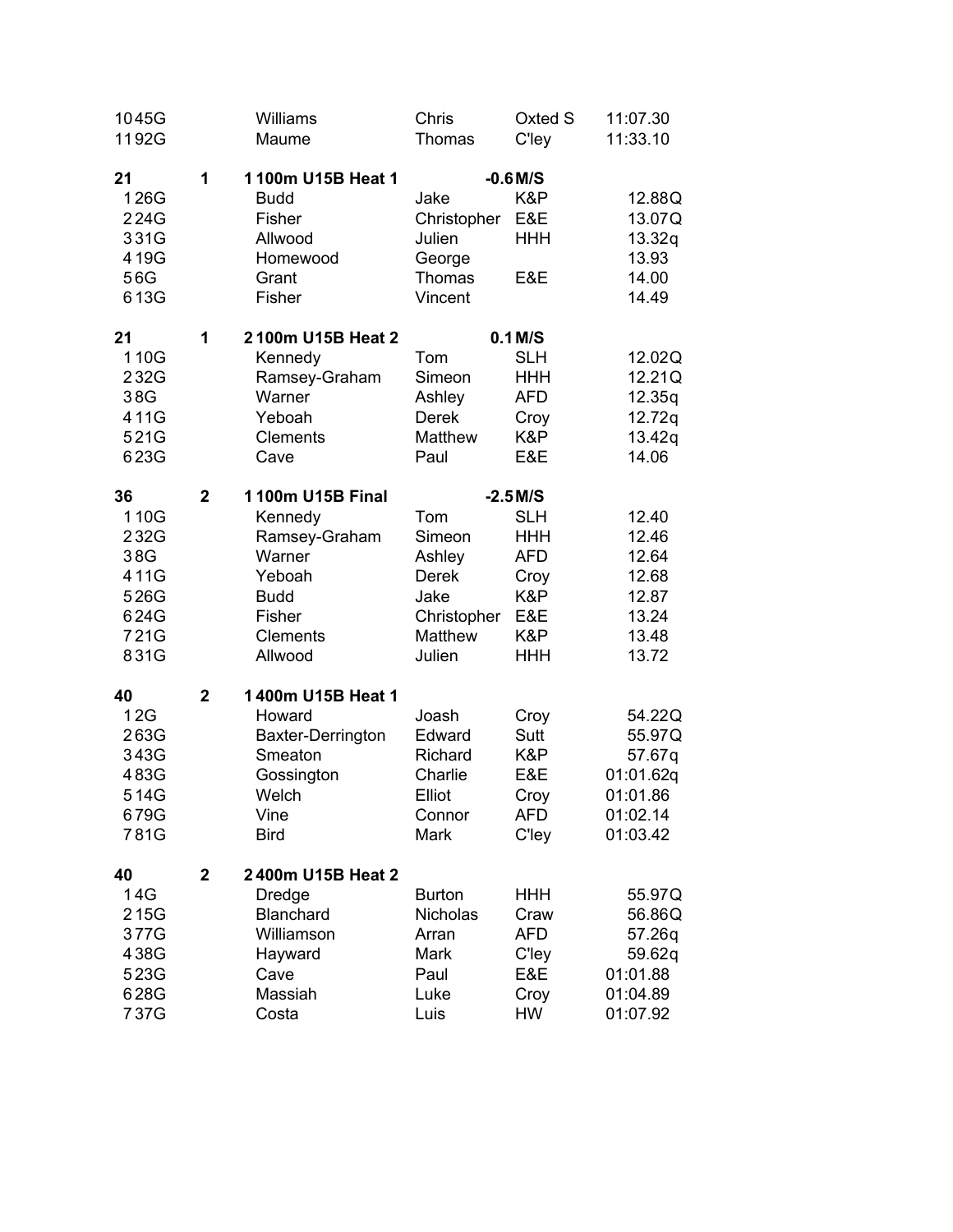| 61<br>12G<br>24G<br>343G<br>477G<br>538G<br>615G<br>763G<br>883G   | $\overline{2}$ | 1400m U15B Final<br>Howard<br>Dredge<br>Smeaton<br>Williamson<br>Hayward<br>Blanchard<br>Dexter-Derrington<br>Gossington | Joash<br><b>Burton</b><br>Richard<br>Arran<br>Mark<br>Nicholas<br>Edward<br>Charlie | Croy<br><b>HHH</b><br>K&P<br><b>AFD</b><br>C'ley<br>Craw<br>Sutt<br>E&E                          | 54.02<br>55.39<br>55.61<br>57.44<br>58.85<br>59.08<br>01:01.29<br>01:03.07                       |
|--------------------------------------------------------------------|----------------|--------------------------------------------------------------------------------------------------------------------------|-------------------------------------------------------------------------------------|--------------------------------------------------------------------------------------------------|--------------------------------------------------------------------------------------------------|
| 71<br>136G<br>225G<br>379G<br>467G<br>598G<br>661G<br>749G<br>837G | 1              | 1800m U15B Heat 1<br>Letch<br><b>Richards</b><br>Vine<br>Toomey<br>Naismith<br>Allen<br>Kenny<br>Costa                   | <b>Rikkie</b><br><b>Stefan</b><br>Connor<br>Joe<br>David<br>Jack<br>Sandy<br>Luis   | <b>AFD</b><br>E&E<br><b>AFD</b><br><b>HW</b><br><b>AFD</b><br><b>Wok</b><br>Oxted S<br><b>HW</b> | 02:15.37Q<br>02:16.02Q<br>02:16.70q<br>02:17.35q<br>02:19.54<br>02:29.28<br>02:41.19<br>02:41.35 |
| 71<br>158G<br>238G<br>317G<br>441G<br>559G<br>648G<br>797G<br>887G | 1              | 2800m U15B Heat 2<br>Woolmer<br>Hayward<br>McSheen<br>Bateman<br>Grace<br>Freeman-Jones<br><b>Stone</b><br>Smallworth    | Elliott<br>Mark<br>Lawrence<br>Timothy<br>Joshua<br>Paul<br>Nathan<br>Nathan        | <b>AFD</b><br>C'ley<br>E&E<br>Croy<br><b>AFD</b><br>Oxted S<br><b>HHH</b><br><b>WSEH</b>         | 02:16.70Q<br>02:16.96Q<br>02:18.06<br>02:19.21<br>02:25.53<br>02:33.73<br>02:37.43<br>02:38.34   |
| 71<br>164G<br>269G<br>368G<br>456G<br>546G<br>654G<br>739G         | 1              | 3800m U15B Heat 3<br>Aitchison<br>McDaniel<br>Ditton<br><b>Burgess</b><br><b>Steiert</b><br>Perry<br><b>Baker</b>        | Oli<br><b>Ben</b><br>Nathan<br>Jonathan<br>Dominic<br>Edward<br>Hugh                | <b>AFD</b><br><b>SLH</b><br><b>AFD</b><br><b>HW</b><br>Oxted S<br>K&P<br><b>DMV</b>              | 02:14.16Q<br>02:17.42Q<br>02:18.23<br>02:19.27<br>02:24.28<br>02:26.71<br>02:29.09               |
| 72<br>132G<br>28G<br>310G<br>424G<br>518G<br>628G                  | 1              | 1200m U15B Heat 1<br>Ramsey-Graham<br>Warner<br>Kennedy<br>Fisher<br>Omojo<br>Massiah                                    | Simeon<br>Ashley<br>Tom<br>Christopher<br>Babatunde<br>Luke                         | <b>HHH</b><br><b>AFD</b><br><b>SLH</b><br>E&E<br>Selh HS<br>Croy                                 | 23.90Q<br>24.22Q<br>24.79q<br>25.38q<br>26.53<br>27.10                                           |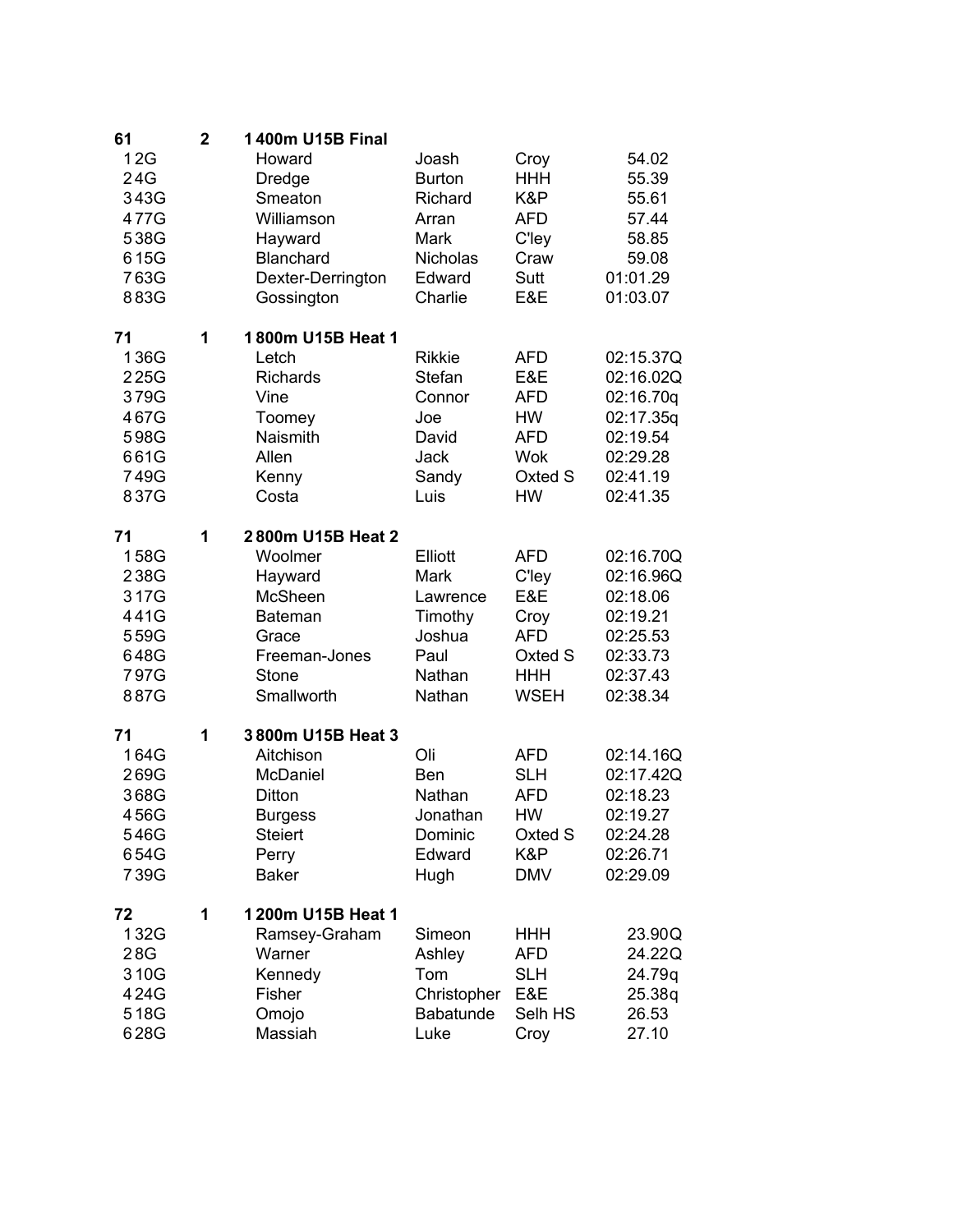| 72                | 1           | 2200m U15B Heat 2 |                 |             |          |
|-------------------|-------------|-------------------|-----------------|-------------|----------|
| 14G               |             | Dredge            | <b>Burton</b>   | <b>HHH</b>  | 24.72Q   |
| 215G              |             | Blanchard         | Nicholas        | Craw        | 24.94Q   |
| 33G               |             | Gibbs             | Christopher     | G&G         | 25.40    |
| 412G              |             | Blocksidge        | Tom             | <b>Sutt</b> | 26.07    |
| 514G              |             | Welch             | Elliot          | Croy        | 26.81    |
| 69G               |             | Lay               | Martin          | E&E         | 28.38    |
| 72                | 1           | 3200m U15B Heat 3 |                 |             |          |
| 12G               |             | Howard            | Joash           | Croy        | 24.84Q   |
| 27G               |             | Jaye              | Robert          | G&G         | 27.33Q   |
| 319G              |             | Homewood          | George          |             | 28.22    |
| 427G              |             | <b>Birkby</b>     | <b>Miles</b>    | C'ley       | 28.57    |
| 25G<br><b>DNS</b> |             | <b>Richards</b>   | Stefan          | E&E         |          |
| 82                | 1           | 1200m U15B Final  |                 |             |          |
| 132G              |             | Ramsey-Graham     | Simeon          | <b>HHH</b>  | 24.01    |
| 210G              |             | Kennedy           | Tom             | <b>SLH</b>  | 24.04    |
| 32G               |             | Howard            | Joash           | Croy        | 24.15    |
| 44G               |             | <b>Dredge</b>     | <b>Burton</b>   | <b>HHH</b>  | 24.51    |
| 58G               |             | Warner            | Ashley          | <b>AFD</b>  | 24.54    |
| 624G              |             | Fisher            | Christopher     | E&E         | 25.68    |
| 7G<br><b>DNS</b>  |             | Jaye              | Robert          | G&G         |          |
| 15G<br><b>DNS</b> |             | Blanchard         | <b>Nicholas</b> | Craw        |          |
| 102               | $\mathbf 2$ | 1800m U15B Final  |                 | $0.1$ M/S   |          |
| 169G              |             | McDaniel          | <b>Ben</b>      | <b>SLH</b>  | 02:06.95 |
| 264G              |             | Aitchison         | Oli             | <b>AFD</b>  | 02:08.07 |
| 336G              |             | Letch             | <b>Rikkie</b>   | <b>AFD</b>  | 02:12.18 |
| 458G              |             | Woolmer           | Elliott         | <b>AFD</b>  | 02:13.97 |
| 525G              |             | <b>Richards</b>   | Stefan          | E&E         | 02:17.40 |
| 638G              |             | Hayward           | Mark            | C'ley       | 02:18.19 |
| 767G              |             | Toomey            | Joe             | <b>HW</b>   | 02:20.49 |
| 879G              |             | Vine              | Connor          | <b>AFD</b>  | 02:22.37 |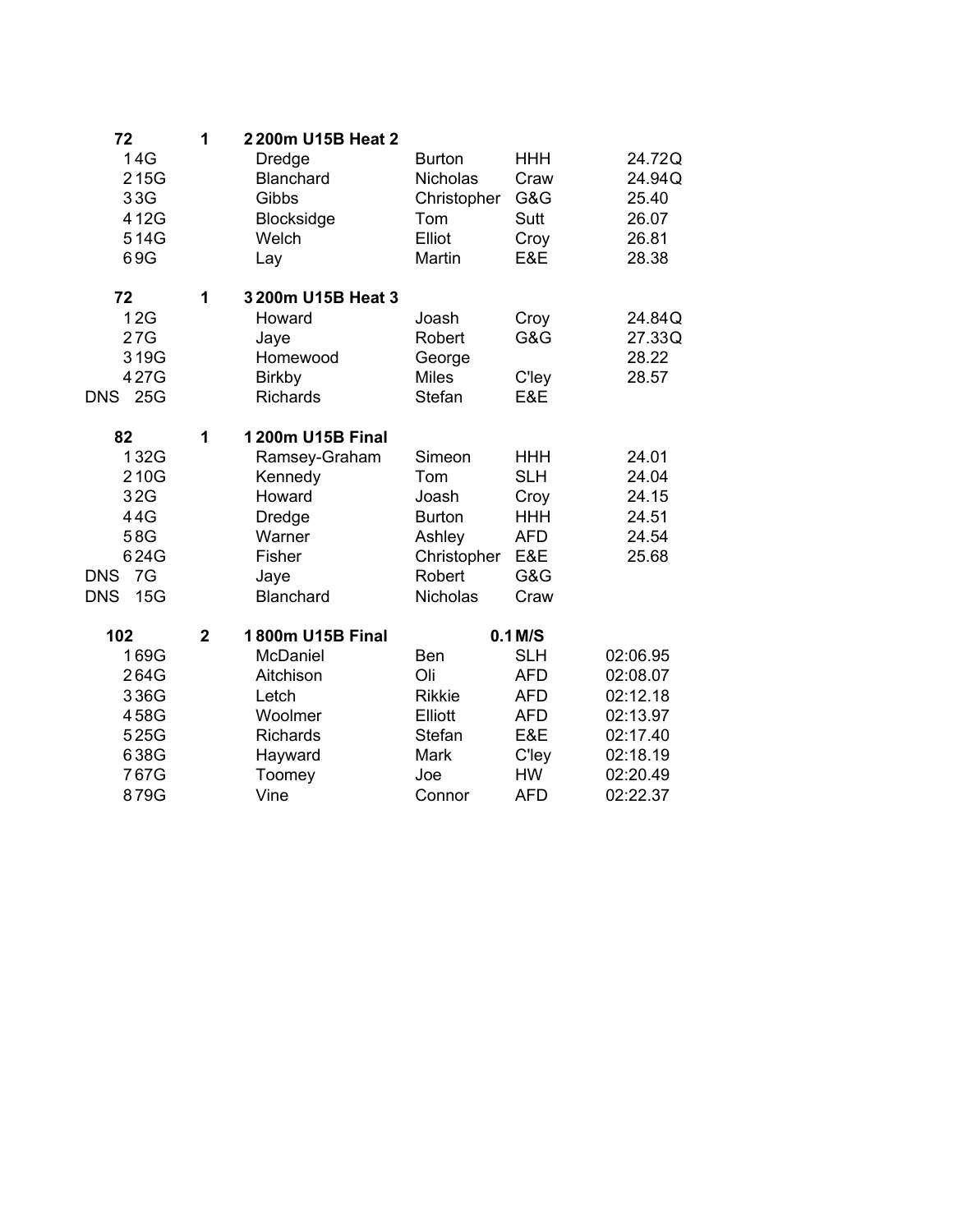| 11                                                         | 1            | 1200m U17M Heat 1                                                                                            |                                                                          | $-0.8$ M/S                                                                          |                                                                                      |
|------------------------------------------------------------|--------------|--------------------------------------------------------------------------------------------------------------|--------------------------------------------------------------------------|-------------------------------------------------------------------------------------|--------------------------------------------------------------------------------------|
| 124E<br>212E<br>36E<br>422E<br>511E<br>618E<br>713E        |              | Nargund<br>Cox<br>Porter<br>Gravier<br>Auguiste<br>Sokoya<br>Renfer                                          | Praful<br>Lewis<br><b>Billy</b><br>Jean-Louis<br>Vincent<br>Oore<br>Neal | <b>HW</b><br><b>AFD</b><br><b>SLH</b><br>Reeds S<br>Croy<br><b>RAAS</b><br>K&P      | 23.41Q<br>23.59Q<br>23.60q<br>24.51<br>24.65<br>24.90<br>26.02                       |
| 11<br>15E<br>210E<br>326E<br>416E<br>519E<br>614E<br>725E  | 1            | 2200m U17M Heat 2<br>Griffiths-Moore<br>Hunt<br>Wanogho<br><b>Boyle</b><br>Chavagneux<br>Stanton<br>Williams | Faron<br>Robert<br>Oweka<br>Tom<br>Jake<br>Richard<br>Jordan             | $-1.7$ M/S<br>E&E<br><b>Wok</b><br>Croy<br><b>AFD</b><br>Croy<br>Sutt<br><b>HHH</b> | 23.64Q<br>23.73Q<br>24.06q<br>24.26q<br>24.30q<br>24.58<br>25.67                     |
| 17<br>150E<br>258E<br>340E<br>448E<br>568E<br>660E<br>744E | 1            | 1800m U17M Heat 1<br>Jackson<br>Humphrey<br>Hart<br>Ferrelly<br>Newman<br>Payne<br>Mackie                    | Alex<br>Peter<br>Tom<br>Alex<br>Oliver<br>Martin<br>Alexander            | E&E<br><b>SLH</b><br>Sutt<br>Walt<br>Croy<br>Oxted S<br>G&G                         | 02:03.24Q<br>02:03.55Q<br>02:04.81q<br>02:05.90q<br>02:08.67<br>02:16.00<br>02:16.43 |
| 17<br>147E<br>251E<br>346E<br>443E<br>559E<br>639E<br>765E | 1            | 2800m U17M Heat 2<br>Robson<br>Cousins<br>Thomas<br><b>Bodin</b><br>Denton<br>Grant<br><b>Dyke</b>           | Ben<br>Martin<br>Owen<br>Jake<br>Lewis<br>Matthew<br>Paul                | Croy<br><b>AFD</b><br><b>SLH</b><br><b>HW</b><br>Craw<br>E&E<br>Oxted S             | 02:04.81Q<br>02:05.09Q<br>02:06.32q<br>02:07.78q<br>02:09.22<br>02:09.38<br>02:13.09 |
| 29<br>15E                                                  | $\mathbf{2}$ | 1 U17Men 200m Final<br>Griffiths-Moore                                                                       | Faron                                                                    | $-1.2$ M/S<br>E&E                                                                   | 23.66                                                                                |
| 224E<br>312E<br>46E<br>510E<br>616E<br>719E<br>826E        |              | Nargund<br>Cox<br>Porter<br>Hunt<br><b>Boyle</b><br>Chavagneux<br>Wanogho                                    | Praful<br>Lewis<br><b>Billy</b><br>Robert<br>Tom<br>Jake<br>Oweka        | <b>HW</b><br><b>AFD</b><br><b>SLH</b><br><b>Wok</b><br><b>AFD</b><br>Croy<br>Croy   | 23.74<br>23.77<br>23.82<br>24.06<br>24.14<br>24.33<br>25.25                          |
| 42<br>141E<br>257E<br>326E<br>443E                         | 2            | <b>1100H U17M Final</b><br>East<br><b>Beckford</b><br>Denny-Brown<br>Gilbert                                 | Jamie<br>Jamel<br>Anton<br>Josh                                          | C'ley<br>Croy<br>Croy<br><b>Brack</b>                                               | 14.41<br>14.42<br>14.55<br>15.01                                                     |

**2 1 800m U17M Final**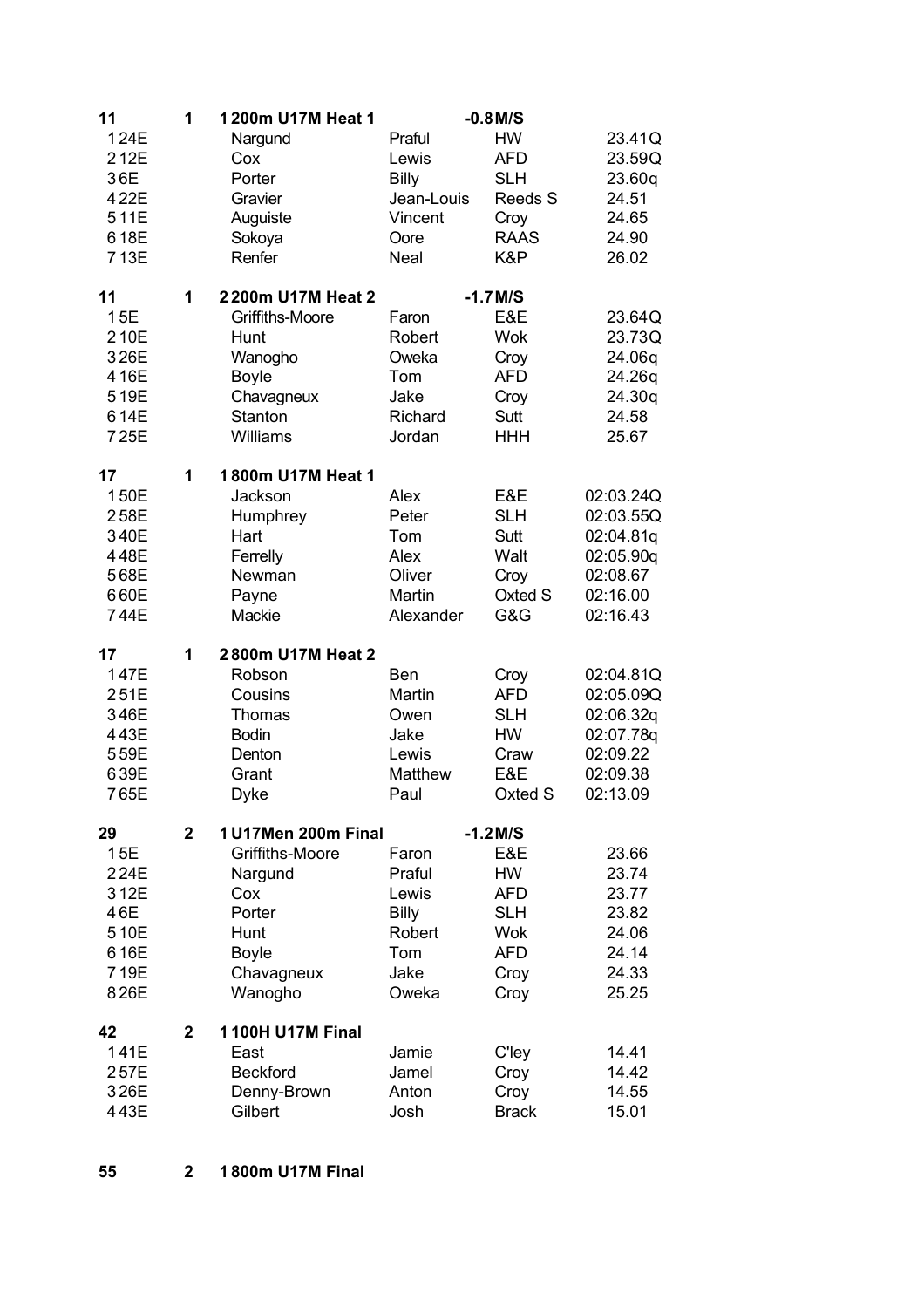| 158E<br>250E<br>340E<br>451E<br>548E<br>647E<br>746E               |    | Humphrey<br>Jackson<br>Hart<br>Cousins<br>Ferrelly<br>Robson<br>Thomas                                     | Peter<br>Alex<br>Tom<br>Martin<br>Alex<br><b>Ben</b><br>Owen        | <b>SLH</b><br>E&E<br>Sutt<br>Wok<br>Walt<br>Croy<br><b>SLH</b>                           | 02:01.49<br>02:02.35<br>02:03.16<br>02:04.71<br>02:05.56<br>02:07.66<br>02:11.12             |
|--------------------------------------------------------------------|----|------------------------------------------------------------------------------------------------------------|---------------------------------------------------------------------|------------------------------------------------------------------------------------------|----------------------------------------------------------------------------------------------|
| 59                                                                 |    | 1500m U17M Steeplechase Final                                                                              |                                                                     |                                                                                          |                                                                                              |
| 1                                                                  | 81 | <b>Ricketts</b>                                                                                            | Claudius                                                            | Croy                                                                                     | 05:17.1MT                                                                                    |
| 63<br>141E<br>220E<br>389E<br>452E                                 | 1  | <b>1400H U17M Final</b><br>East<br>Threadgold<br>Crawshaw<br><b>Bosher</b>                                 | Jamie<br>Matt<br>Oliver<br>Adam                                     | C'ley<br>E&E<br>Craw<br>E&E                                                              | 01:00.73<br>01:02.28<br>01:05.48<br>01:05.91                                                 |
| 81<br>142E<br>253E<br>339E<br>443E<br>547E<br>665E<br>760E<br>862E | 1  | 11500m U17M Final<br>Altendorff<br>Reed<br>Grant<br><b>Boden</b><br>Robson<br><b>Dyke</b><br>Payne<br>Egan | Daniel<br>Mickey<br>Matthew<br>Jake<br>Ben<br>Paul<br>Martin<br>Ben | <b>SLH</b><br><b>AFD</b><br><b>SLH</b><br><b>HW</b><br>Croy<br>Oxted S<br>Oxted S<br>G&G | 04:10.42<br>04:18.88<br>04:22.65<br>04:25.28<br>04:34.91<br>04:42.85<br>04:44.47<br>04:49.47 |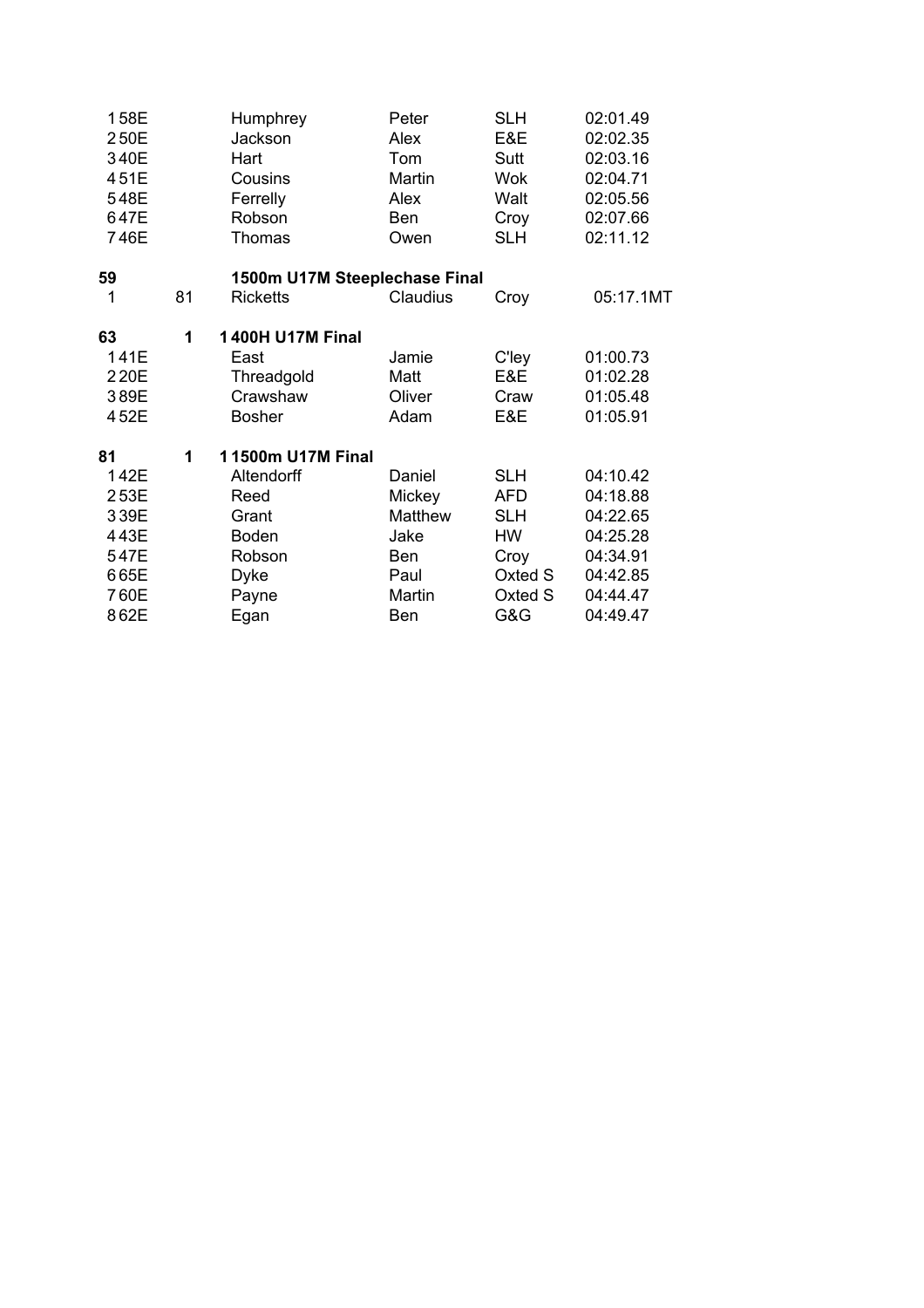| 83<br>18E<br>26E<br>316E                                      | 1 | 1100m U17M Heat 1<br>Mohammed<br>Porter<br><b>Boyle</b>                                                  | Adam<br>Billy<br>Tom                                                | <b>Belg</b><br><b>SLH</b><br><b>AFD</b>                                                   | 11.53Q<br>11.74Q<br>11.97                                                        |
|---------------------------------------------------------------|---|----------------------------------------------------------------------------------------------------------|---------------------------------------------------------------------|-------------------------------------------------------------------------------------------|----------------------------------------------------------------------------------|
| 418E<br>54E<br>67E<br>713E                                    |   | Sokoya<br>Thomas<br>Garnier<br>Renfer                                                                    | Oore<br>Zach<br>Joss<br>Neal                                        | <b>RAAS</b><br>Sutt<br>E&E<br>K&P                                                         | 12.09<br>12.12<br>12.12<br>12.57                                                 |
| 83<br>12E<br>25E<br>311E<br>410E<br>522E<br>620E              | 1 | 2100m U17M Heat 2<br>Gilling<br>Griffiths-Moore<br>Auguiste<br>Hunt<br>Gravier<br>Threadgold             | Tremayne<br>Faron<br>Vincent<br>Robert<br>Jean-Louis<br>Matt        | Sutt<br>E&E<br>Croy<br><b>Wok</b><br>Reeds S<br>E&E                                       | 11.32Q<br>11.69Q<br>11.79q<br>11.81<br>11.84<br>12.45                            |
| 83<br>19E<br>23E<br>312E<br>419E<br>515E<br>621E              | 1 | 3100m U17M Heat 3<br><b>Barella</b><br><b>Babataher</b><br>Cox<br>Chavagneux<br>Andrew<br>Adjei-Tabirade | Mark<br>Rab<br>Lewis<br>Jake<br>Thomas<br>Michael                   | E&E<br>Sutt<br><b>AFD</b><br>Croy<br>St Marys F<br><b>HW</b>                              | 11.22Q<br>11.43Q<br>11.68q<br>11.94<br>12.36<br>12.37                            |
| 90<br>126E<br>249E<br>350E<br>420E<br>516E                    | 1 | 1400m U17M Heat 1<br>Wanogho<br>Pearce<br>Jackson<br>Threadgold<br><b>Boyle</b>                          | Oweka<br>Jack<br>Alex<br>Matt<br>Tom                                | Croy<br>Ton<br>E&E<br>E&E<br><b>AFD</b>                                                   | 53.60Q<br>53.63Q<br>53.78q<br>55.18q<br>55.75q                                   |
| 90<br>17E<br>240E<br>323E<br>467E                             | 1 | 2400m U17M Heat 2<br>Garnier<br>Hart<br>Kirby<br><b>Richards</b>                                         | Joss<br>Tom<br>Malachi<br>Ayrton                                    | E&E<br>Sutt<br><b>Belg</b><br>E&E                                                         | 52.53Q<br>54.00Q<br>55.21q<br>57.10                                              |
| 96<br>653E<br>754E<br>879E<br>963E<br>1061E<br>1166E<br>1271E | 1 | 13000m U17M Final<br>Reed<br>Snowball<br>Sellman<br>Gorecki<br><b>Rice</b><br>Humphreys<br>Mohammed      | Mickey<br><b>Ben</b><br>Daniel<br>Joshua<br>Alex<br>Lee<br>Mohammed | $1.8$ M/S<br><b>AFD</b><br><b>AFD</b><br><b>SLH</b><br>HoEff<br>E&E<br><b>SLH</b><br>Croy | 09:21.22<br>09:28.58<br>09:29.84<br>09:39.80<br>09:46.94<br>09:57.90<br>09:59.14 |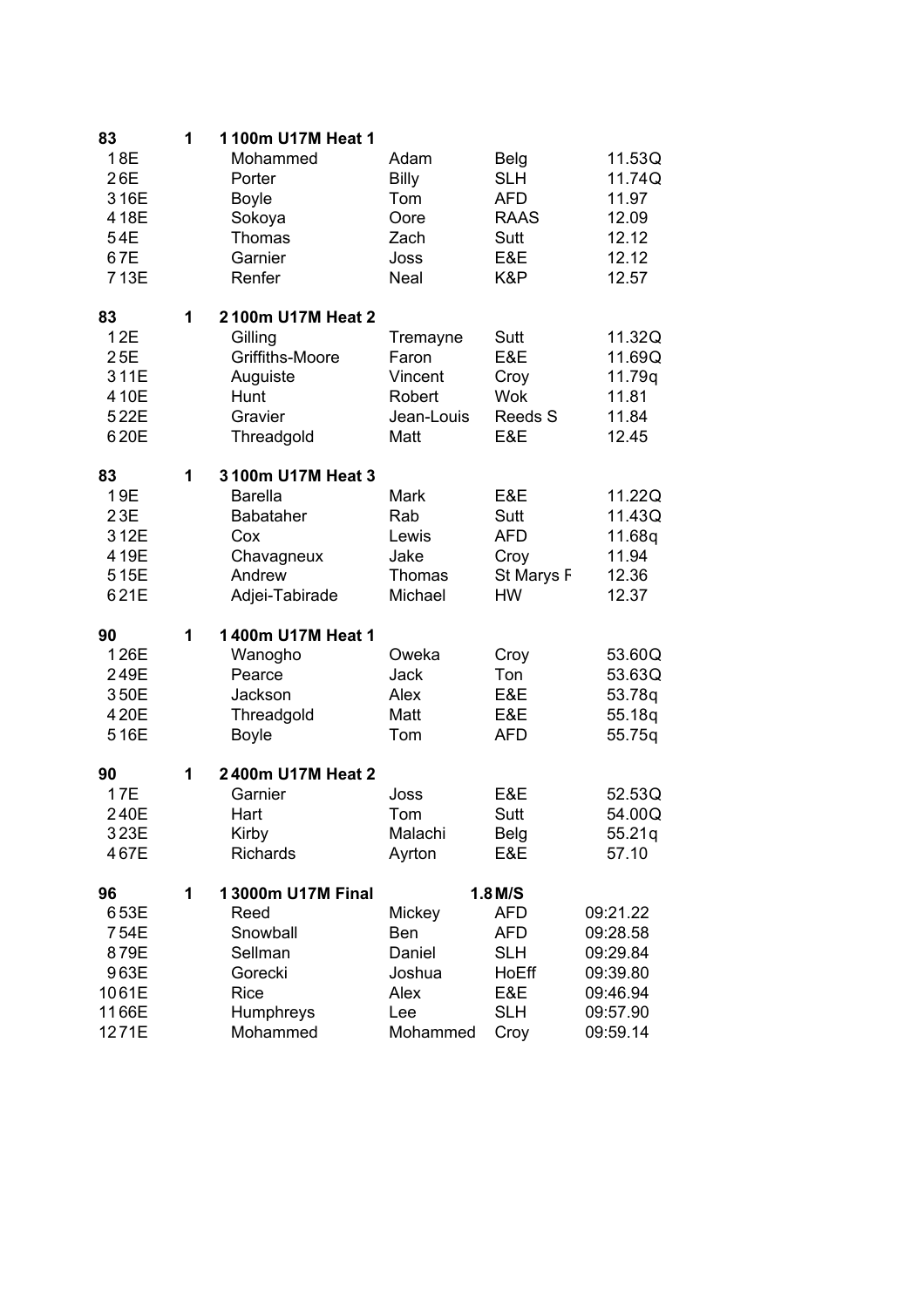| 98   | $\mathbf{2}$ | <b>1100m U17M Final</b> | (Manual Timing) |             |       |
|------|--------------|-------------------------|-----------------|-------------|-------|
| 12E  |              | Gilling                 | Tremayne        | Sutt        | 11.2  |
| 19E  |              | <b>Barella</b>          | Mark            | E&E         | 11.2  |
| 38E  |              | Mohammed                | Adam            | <b>Belg</b> | 11.3  |
| 43E  |              | <b>Babataher</b>        | Rab             | Sutt        | 11.5  |
| 56E  |              | Porter                  | <b>Billy</b>    | <b>SLH</b>  | 11.6  |
| 55E  |              | Griffiths-Moore         | Faron           | E&E         | 11.6  |
| 712E |              | Cox                     | Lewis           | AFD         | 11.7  |
| 811E |              | Auguiste                | Vincent         | Croy        | 11.8  |
| 113  | 3            | <b>1400m U17M Final</b> |                 |             |       |
| 149E |              | Pearce                  | <b>Jack</b>     | Ton         | 52.04 |
| 27E  |              | Garnier                 | Joss            | E&E         | 52.24 |
| 350E |              | Jackson                 | Alex            | E&E         | 52.95 |
| 440E |              | Hart                    | Tom             | Sutt        | 53.33 |
| 526E |              | Wangogho                | Oweka           | Croy        | 55.33 |
| 623E |              | Kirby                   | Malachi         | Belg        | 55.40 |
| 720E |              | Treadgold               | Matt            | E&E         | 55.68 |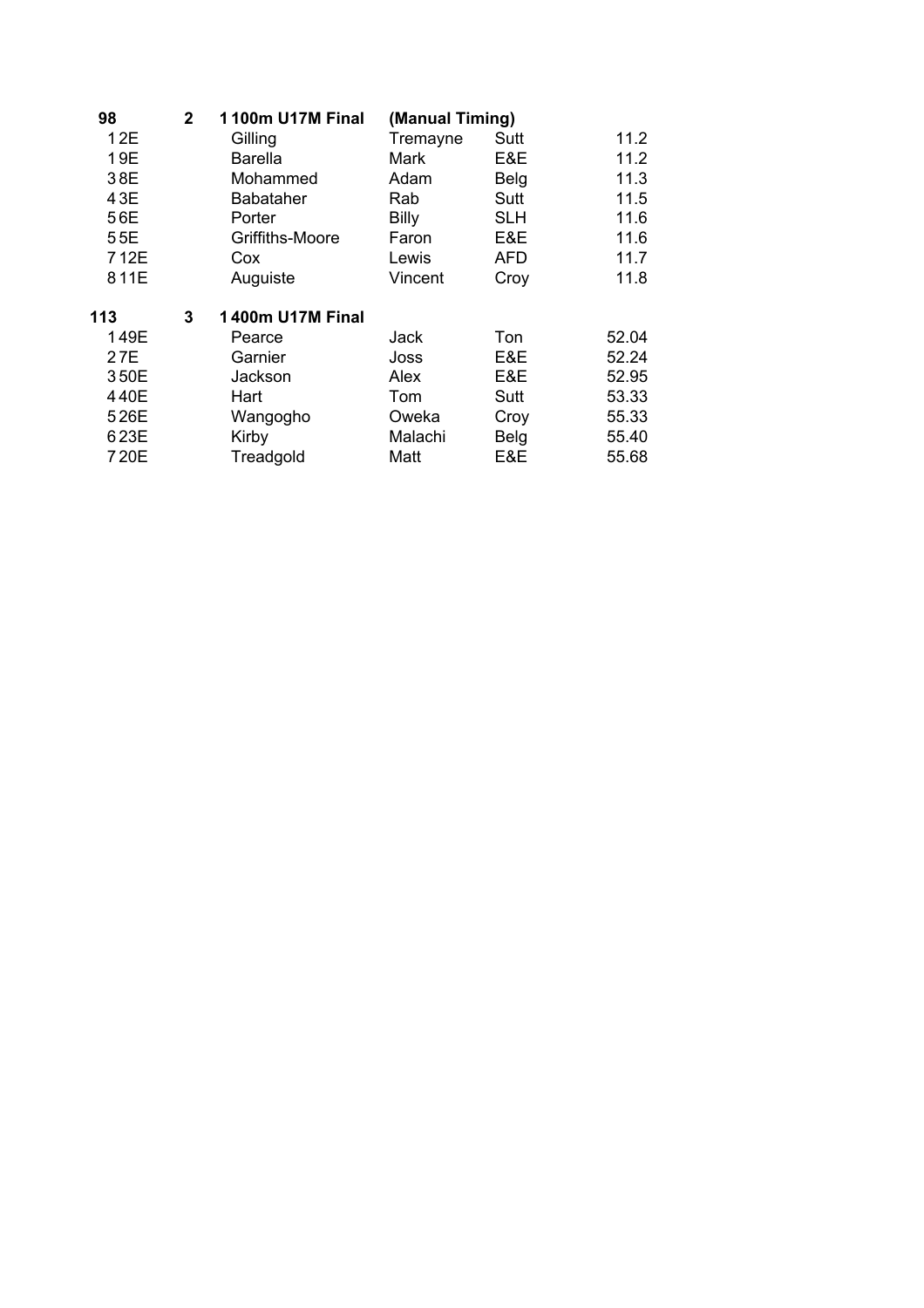|            | 23   | 1                       | 1100m U20M Heat 1 |                   |             |        |
|------------|------|-------------------------|-------------------|-------------------|-------------|--------|
|            | 16C  |                         | Aikines-Aryeetey  | Harry             | Sutt        | 11.01Q |
|            | 228C |                         | Ofosu             | Jonathan          | Sutt        | 11.38Q |
|            | 311C |                         | Robinson          | <b>Byron</b>      | <b>HHH</b>  | 11.59q |
|            | 414C |                         | Alli              | Deji              | <b>WSEH</b> | 11.71  |
|            | 527C |                         | Massiah           | James             | Croy        | 11.80  |
|            | 64C  |                         | Gent              | Luke              | G&G         | 12.13  |
|            | 23   | 1                       | 2100m U20M Heat 2 |                   | $-0.9$ M/S  |        |
|            | 112C |                         | Dasaolu           | James             | Croy        | 10.98Q |
|            | 210C |                         | Akindele          | Idowu             | Sutt        | 11.20Q |
|            | 322C |                         | Payne             | Paul-Ayotunde HHH |             | 11.39q |
|            | 42C  |                         | Bell              | Alex              | <b>AFD</b>  | 11.62  |
|            | 518C |                         | Green             | Robert            | <b>Wok</b>  | 11.71  |
|            | 23   | 1                       | 3100m U20M Heat 3 |                   | $-0.1$ M/S  |        |
|            | 124C |                         | Davis             | Daniel            | Sutt        | 11.47Q |
|            | 217C |                         | Mba               | Eke               | <b>HW</b>   | 11.57Q |
|            | 316C |                         | <b>Burton</b>     | Christopher       | <b>HHH</b>  | 11.72  |
|            | 41C  |                         | Wollen            | Darren            | Croy        | 11.74  |
|            | 513C |                         | Stanton           | Ben               | Sutt        | 12.02  |
|            | 25   | 1                       | 1400m U20M Heat 1 |                   |             |        |
|            | 138C |                         | Kuria             | Timothy           | <b>Wok</b>  | 50.93Q |
|            | 249C |                         | Thatcher          | George            | Croy        | 51.08Q |
|            | 336C |                         | Campbell          | Daniel            | <b>Belg</b> | 51.95q |
|            | 433C |                         | Xiao-Ho           | Daniel            | Croy        | 54.59q |
|            | 534C |                         | Monium            | Zakeel            | <b>HHH</b>  | 54.75  |
|            | 637C |                         | Healy             | Mel               | B&B         | 55.15  |
|            | 25   | 1                       | 2400m U20M Heat 2 |                   |             |        |
|            | 17C  |                         | Parsons           | Dominic           | B&B         | 52.08Q |
|            | 242C |                         | Murphy            | Ryan              | <b>Wok</b>  | 52.77Q |
|            | 351C |                         | Harrison          | Jonathan          | Sutt        | 53.47q |
|            | 45C  |                         | <b>Burchell</b>   | Shaun             | G&G         | 54.12q |
|            | 535C |                         | Clement           | James             | <b>AFD</b>  | 58.81  |
| <b>DNS</b> | 3C   |                         | Dight             | Lawrence          | Croy        |        |
|            | 35   | $\overline{\mathbf{2}}$ | 1100m U20M/Final  |                   | $-1.8$ M/S  |        |
|            | 16C  |                         | Aikines-Aryeetey  | Harry             | Sutt        | 10.53  |
|            | 212C |                         | Dasaolu           | James             | Croy        | 10.84  |
|            | 310C |                         | Akindele          | Idowu             | Sutt        | 11.15  |
|            | 422C |                         | Payne             | Paul-Ayotunde HHH |             | 11.27  |
|            | 517C |                         | Mba               | Eke               | <b>HW</b>   | 11.29  |
|            | 624C |                         | Davis             | Daniel            | Sutt        | 11.38  |
|            | 728C |                         | Ofosu             | Jonathan          | Sutt        | 11.42  |
|            | 811C |                         | Robinson          | <b>Byron</b>      | <b>HHH</b>  | 11.74  |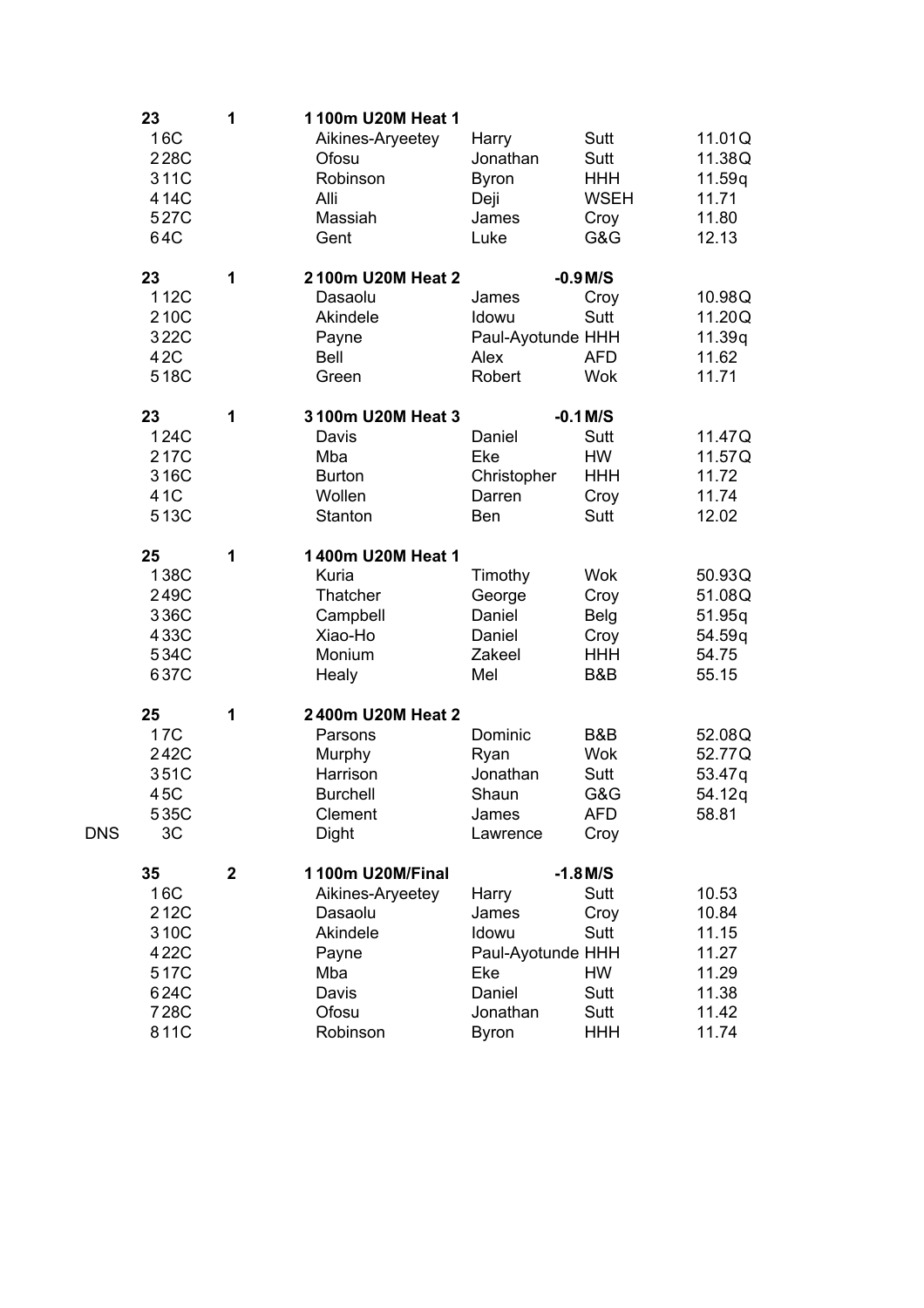|            | 52   | $\mathbf 2$ | <b>1400m U20M Final</b>        |                   |             |           |
|------------|------|-------------|--------------------------------|-------------------|-------------|-----------|
|            | 149C |             | Thatcher                       | George            | Croy        | 50.52     |
|            | 238C |             | Kuria                          | Timothy           | <b>Wok</b>  | 50.71     |
|            | 37C  |             | Parsons                        | Dominic           | B&B         | 51.04     |
|            | 436C |             | Campbell                       | Daniel            | Belg        | 51.38     |
|            | 542C |             | Murphy                         | Ryan              | <b>Wok</b>  | 51.60     |
|            | 651C |             | Harrison                       | Jonathan          | Sutt        | 52.91     |
|            | 75C  |             | <b>Burchell</b>                | Shaun             | G&G         | 54.68     |
|            | 83C  |             | Dight                          | Lawrence          | Croy        | 56.07     |
|            | 56   | 1           | 11500m U20M Final              |                   |             |           |
|            | 146C |             | van der Toorn                  | Joe               | Belg        | 03:59.54  |
|            | 247C |             | <b>Bodin</b>                   | Alex              | <b>HW</b>   | 04:06.94  |
|            | 357C |             | Marshall                       |                   | E&E         | 04:14.60  |
|            | 448C |             | Connor                         | Steven            | <b>AFD</b>  | 04:17.78  |
|            | 554C |             | <b>Burke</b>                   | <b>Matthew</b>    | <b>HHH</b>  | 04:18.08  |
|            | 641C |             | Aslam                          | Tariq             | <b>HHH</b>  | 04:19.88  |
|            | 750C |             | George                         | Ashley            | Croy        | 04:26.00  |
|            | 60   |             | 2,000m Steeplechase U20M Final |                   |             |           |
|            | 1    | 74          | <b>Bradbury</b>                | Gary              | <b>Wok</b>  | 06:17.9MT |
|            | 64   | 1           | <b>1400H U20M Final</b>        |                   |             |           |
|            | 130C |             | Edward                         | Kieran            | E&E         | 57.43CBP  |
|            | 233C |             | Xiao-Ho                        | Daniel            | Croy        | 01:02.05  |
| <b>DNF</b> | 37C  |             | Healy                          | Mel               | B&B         |           |
|            | 67   | 1           | 1800m U20M Final               |                   |             |           |
|            | 146C |             | van der Toorn                  | Joe               | Belg        | 01:54.26  |
|            | 249C |             | Thatcher                       | George            | Croy        | 01:59.11  |
|            | 378C |             | Sheppard                       | Daniel            | <b>AFD</b>  | 02:00.55  |
|            | 459C |             | <b>Byrne</b>                   | Alex              | E&E         | 02:02.11  |
|            | 555C |             | Thomas                         | Alex              | K&P         | 02:03.96  |
|            | 640C |             | Powell                         | Robbie            | Croy        | 02:14.70  |
|            | 74   | 1           | 1200m U20M Heat 1              |                   |             |           |
|            | 16C  |             | Aikines-Aryeetey               | Harry             | Sutt        | 22.47Q    |
|            | 27C  |             | Parsons                        | Dominic           | B&B         | 23.00Q    |
|            | 311C |             | Robinson                       | <b>Byron</b>      | <b>HHH</b>  | 23.04q    |
|            | 414C |             | Alli                           | Deji              | <b>WSEH</b> | 23.49q    |
|            | 58C  |             | King                           | Ollie             | <b>Wok</b>  | 23.54q    |
|            | 616C |             | <b>Burton</b>                  | Christopher       | <b>HHH</b>  | 23.71     |
|            | 75C  |             | <b>Burchell</b>                | Shaun             | G&G         | 24.68     |
|            | 74   | 1           | 2200m U20M Heat 2              |                   |             |           |
|            | 110C |             | Akindele                       | Idowu             | Sutt        | 22.33Q    |
|            | 224C |             | Davis                          | Daniel            | Sutt        | 22.82Q    |
|            | 322C |             | Payne                          | Paul-Ayotunde HHH |             | 23.14q    |
|            | 41C  |             | Wollen                         | Darren            | Croy        | 23.58     |
|            | 518C |             | Green                          | Robert            | <b>Wok</b>  | 23.95     |
|            | 64C  |             | Gent                           | Luke              | G&G         | 24.00     |
|            | 92   | $\mathbf 2$ | 1200m U20M Final               |                   | $0.9$ M/S   |           |
|            | 16C  |             | Aikines-Aryeetey               | Harry             | Sutt        | 21.41CBP  |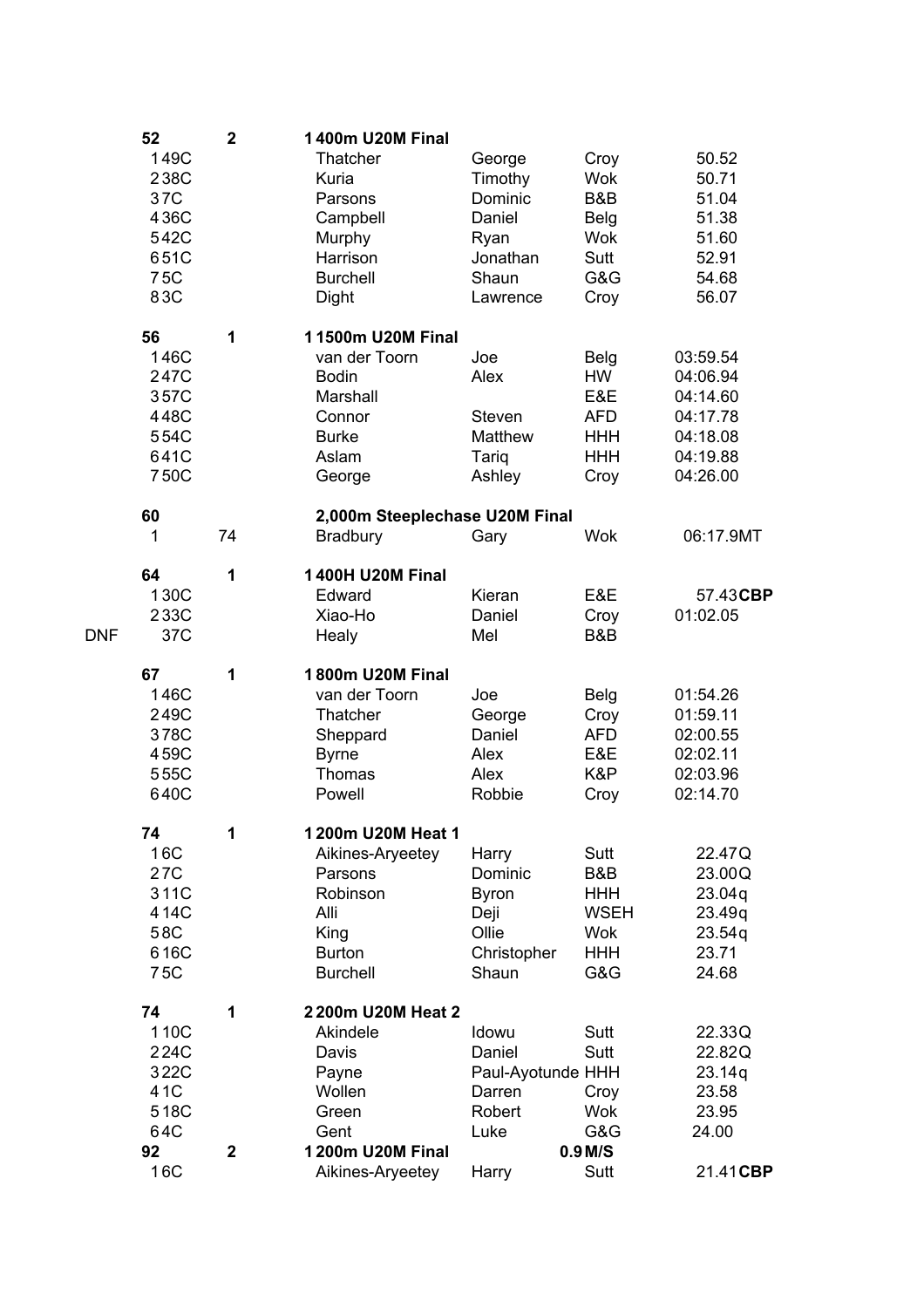| 210C  |   | Akindele          | Idowu             | Sutt        | 21.99    |
|-------|---|-------------------|-------------------|-------------|----------|
| 324C  |   | Davis             | Daniel            | Sutt        | 22.48    |
| 422C  |   | Payne             | Paul-Ayotunde HHH |             | 22.78    |
| 57C   |   | Parsons           | Dominic           | B&B         | 22.82    |
| 611C  |   | Robinson          | <b>Byron</b>      | <b>HHH</b>  | 22.89    |
| 714C  |   | Alli              | Deji              | <b>WSEH</b> | 23.50    |
| 88C   |   | King              | Ollie             | Wok         | 23.53    |
|       |   |                   |                   |             |          |
|       |   |                   |                   |             |          |
| 97    | 1 | 13000m U20M Final |                   | $1.8$ M/S   |          |
| 156C  |   | <b>Perkins</b>    | Sam               | Rane        | 08:56.76 |
| 286C  |   | Przedrzymirski    | Adam              | HW          | 08:58.92 |
| 347C  |   | <b>Bodin</b>      | Alex              | HW          | 09:03.48 |
| 479C  |   | <b>Hawkins</b>    | Alex              | E&E         | 09:05.84 |
| 548C  |   | Connor            | Steven            | <b>AFD</b>  | 09:18.04 |
| 1368C |   | Kiernan           | Matthew           | Croy        | 12:51.31 |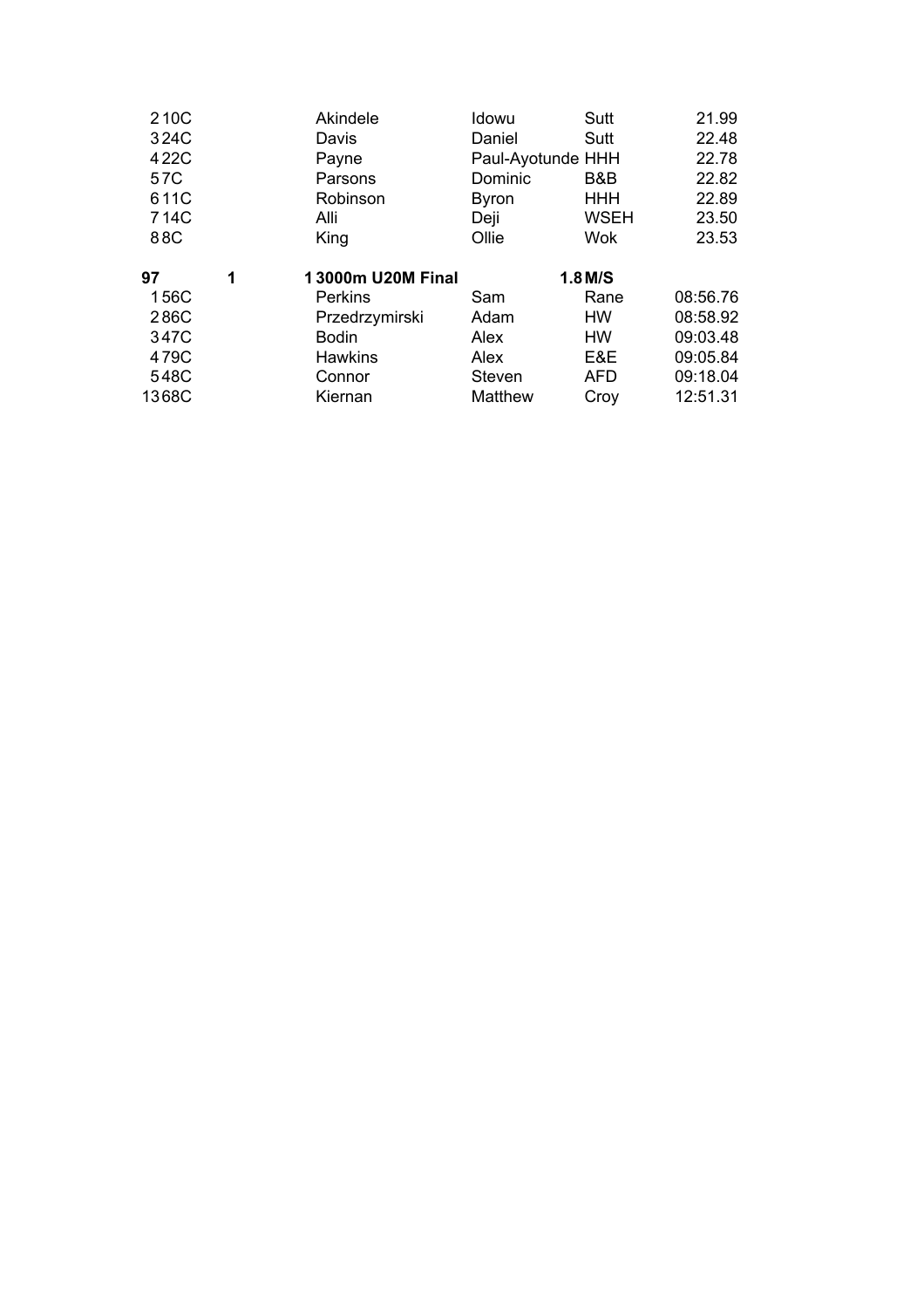|            | 13           | 1           | 1200m SM Heat 1         |                              |                     |                      |
|------------|--------------|-------------|-------------------------|------------------------------|---------------------|----------------------|
|            | 124A<br>220A |             | Barbour<br>Mensah       | Jonathan B&B<br>Lawrence HHH |                     | 21.99Q<br>22.28Q     |
|            | 38A          |             |                         |                              | Card                |                      |
|            | 42A          |             | Doorgachurn<br>Watson   | Phillip<br>Andrew            | <b>Wok</b>          | 22.58q<br>23.06q     |
|            | 53A          |             | <b>Bellis</b>           | Adam                         | K&P                 | 23.50                |
|            | 611A         |             | Adjepong                | Kwadjo                       | <b>Belg</b>         | 24.18                |
|            | 725A         |             | Moroney                 | James                        | K&P                 | 24.32                |
|            | 13           | 1           | 2200m SM Heat 2         |                              | $-1.1$ M/S          |                      |
|            | 119A         |             | Nwagbara                | Victor                       | K&P                 | 22.56Q               |
|            | 217A         |             | Ojuriye                 | Idris                        | <b>HHH</b>          | 22.63Q               |
|            | 31A          |             | Godsell                 | Joe                          | B&B                 | 22.73q               |
|            | 413A         |             | Ossai                   | Nengi                        | <b>SB</b>           | 22.78q               |
|            | 57A          |             | Wood                    | Joshua                       | Harrow              | 23.12                |
|            | 65A          |             | Colgate                 | Dan                          | <b>Wok</b>          | 24.25                |
|            | 712A         |             | Wright                  | Chris                        | Walt                | 24.35                |
|            | 18           | 1           | 35000M Senior Men       |                              |                     |                      |
|            | 168A         |             | Major                   | <b>Stuart</b>                | <b>SLH</b>          | 15:16.11             |
|            | 251A         |             | Paviour                 | Ben                          | <b>HHH</b>          | 15:41.98             |
|            | 375A         |             | Elsey                   | Timothy                      | <b>DMV</b>          | 15:47.49             |
|            | 454A         |             | <b>Thorpe</b>           | Jon                          | B&B                 | 16:03.86             |
|            | 578A         |             | Gould                   | Nicholas                     | Croy                | 16:17.37             |
|            | 641A<br>743A |             | Harran                  | Tony<br><b>Ben</b>           | <b>HHH</b><br>Rei P | 16:46.64<br>17:07.14 |
|            | 870A         |             | Cummings<br>Aitken      | Andrew                       | <b>SLH</b>          | 17:07.64             |
|            | 966A         |             | Coetzee                 | Deon                         | <b>HW</b>           | 17:55.13             |
|            | 1050A        |             | Lawrence                | Gavin                        | Rei P               | 18:30.76             |
|            | 1162A        |             | Morgan                  | Lee                          | ?                   | 19:10.77             |
|            |              |             |                         |                              |                     |                      |
|            | 30           | $\mathbf 2$ | 1200m SM Final          |                              | $-0.9$ M/S          |                      |
|            | 124A<br>220A |             | <b>Barbour</b>          | Jonathan B&B                 |                     | 21.83                |
|            | 317A         |             | Mensah                  | Lawrence HHH<br>Idris        | <b>HHH</b>          | 22.14<br>22.32       |
|            | 48A          |             | Ojuriye                 | Phillip                      | Card                | 22.39                |
|            | 519A         |             | Doorgachurn<br>Nwagbara | Victor                       | K&P                 | 22.45                |
|            | 61A          |             | Godsell                 | Joe                          | B&B                 | 22.91                |
|            | 72A          |             | Watson                  | Andrew                       | <b>Wok</b>          | 23.19                |
| <b>DNS</b> | 13A          |             | Ossai                   | Nengi                        | <b>SB</b>           |                      |
|            | 31           | 1           | 1800m SM Final          |                              |                     |                      |
|            | 167A         |             | Price                   | Gareth                       | <b>SB</b>           | 01:56.45             |
|            | 273A         |             | Ward                    | Richard                      | <b>Belg</b>         | 01:57.00             |
|            | 355A         |             | Taylor                  | David                        | B&B                 | 01:59.43             |
|            | 461A         |             | Collier                 | Lloyd                        | Dul R               | 02:03.09             |
|            | 533A         |             | Marsden                 | David                        | G&G                 | 02:05.55             |
|            | 644A         |             | Lines                   | <b>Terry</b>                 | <b>Belg</b>         | 02:08.26             |
|            | 752A         |             | Del Nevo                | Andrew                       | D&T                 | 02:11.72             |
| DNS        | 40A          |             | <b>Beaumont</b>         | Paul                         | <b>Belg</b>         |                      |
|            |              |             |                         |                              |                     |                      |
|            |              |             |                         |                              |                     |                      |

**2 1 110H SM Final -2.3M/S**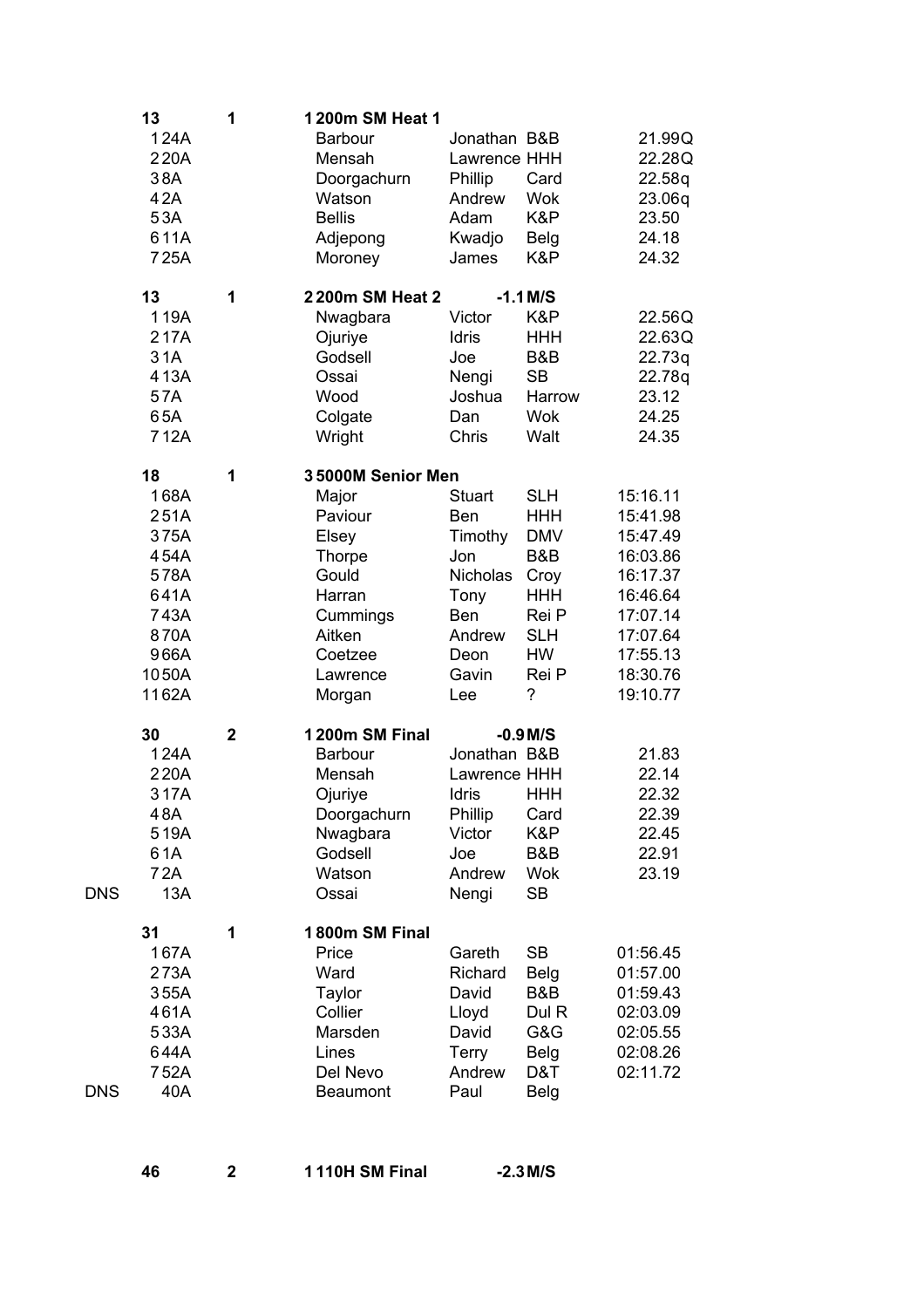|            | 121A           |    | Parker                        | James        | E&E         | 16.26     |
|------------|----------------|----|-------------------------------|--------------|-------------|-----------|
|            | 235A           |    | <b>Roberts</b>                | Mark         | K&P         | 17.00     |
|            | 358A           |    | McCarthy                      | Adam         | Walt        | 17.16     |
|            | 440A           |    | <b>Beaumont</b>               | Paul         | <b>Belg</b> | 19.64     |
| <b>DNF</b> | 18A            |    | Reddington                    | Glen         | unatt       |           |
|            | 58             | 1  | 13,000m Steeplechase SM Final |              |             |           |
|            | 1              | 90 | Arbour                        | Andrew       | K&P         | 10:29.2MT |
|            | $\overline{2}$ | 64 | Lappins                       | Terry        | Croy        | 11:23.8MT |
|            | 78             | 1  | 1400H SM Final                |              |             |           |
|            | 121A           |    | Parker                        | James        | E&E         | 56.18     |
|            | 210A           |    | Minn                          | Chris        | <b>Belg</b> | 56.46     |
|            | 340A           |    | <b>Beaumont</b>               | Paul         | <b>Belg</b> | 59.98     |
|            | 476A           |    | Holt                          | Richard      | B&B         | 01:01.14  |
|            | 564A           |    | Lapins                        | Terry        | Croy        | 01:05.50  |
|            | 653A           |    | Davies                        | Stephen      | <b>HW</b>   | 01:07.70  |
|            | 87             | 1  | 1100m SM Heat 1               |              | $1.1$ M/S   |           |
|            | 120A           |    | Mensah                        | Lawrence HHH |             | 11.05Q    |
|            | 28A            |    | Doorgachurn                   | Phillip      | Card        | 11.18Q    |
|            | 316A           |    | Nembhard                      | Andre        | unatt       | 11.25q    |
|            | 423A           |    | Pobie                         | William      | <b>WGEL</b> | 11.31q    |
|            | 511A           |    | Adjepong                      | Kwadjo       | Belg        | 11.69     |
|            | 618A           |    | Reddington                    | Glen         | unatt       | 12.55     |
|            | 87             | 1  | 2100m SM Heat 2               |              | $0.3$ M/S   |           |
|            | 117A           |    | Ojuriye                       | <b>Idris</b> | <b>HHH</b>  | 11.05Q    |
|            | 27A            |    | Wood                          | Joshua       | Harrow      | 11.11Q    |
|            | 313A           |    | Ossai                         | Nengi        | <b>SB</b>   | 11.17q    |
|            | 44A            |    | Danso                         | Richard      | <b>Belg</b> | 11.28q    |
|            | 55A            |    | Colgate                       | Dan          | <b>Wok</b>  | 11.83     |
|            | 615A           |    | Smith                         | Leon         | <b>HHH</b>  | 11.90     |
|            | 88             | 1  | 1400m SM Final                |              |             |           |
|            | 11A            |    | Godsell                       | Joe          | B&B         | 48.97     |
|            | 22A            |    | Watson                        | Andrew       | <b>Wok</b>  | 49.68     |
|            | 342A           |    | McCullagh                     | Jamie        | K&P         | 50.57     |
|            | 425A           |    | Moroney                       | James        | K&P         | 51.78     |
|            | 534A           |    | Parsons                       | Matthew      | HW          | 52.93     |
|            | 658A           |    | <b>McCarthy</b>               | Adam         | Walt        | 53.34     |
|            | 722A           |    | Lacey                         | Phill        | Walt        | 55.03     |